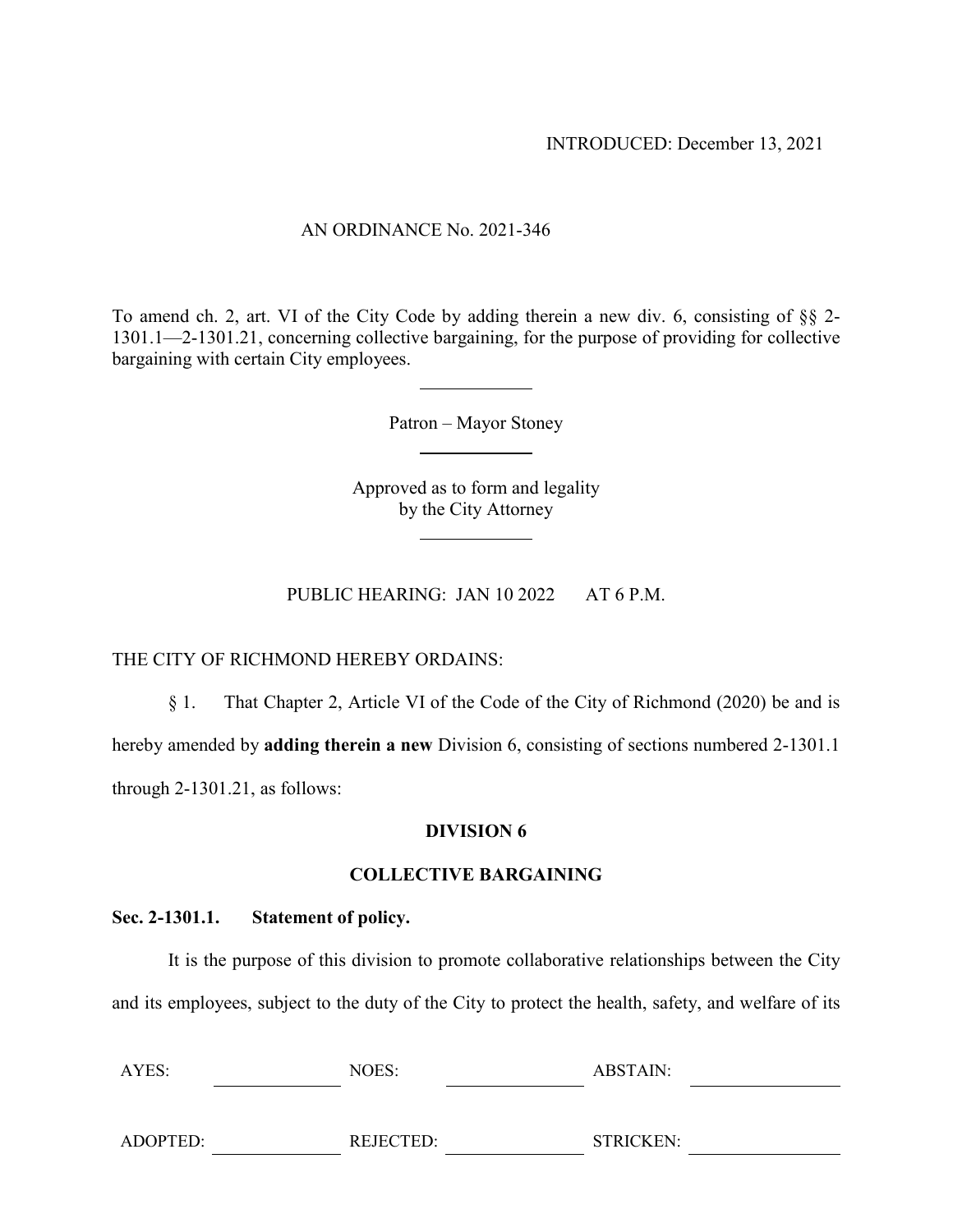citizens and the duty to ensure the uninterrupted operations and functions of government. This division (i) grants City employees the right to representation by an employee organizations, (ii) authorizes the City to recognize, bargain with, and enter into a written collective bargaining agreement with an employee organization as the bargaining agent for a bargaining unit, and (iii) establishes procedures to resolve disputes and provide for the protection of the rights of the City, City employees, and the public at large.

#### **Sec. 2-1301.2. Definitions.**

The words, terms and phrases defined in this section, when used in this division, have the meanings ascribed to them in this section, except where the context clearly indicates that a different meaning is intended.

*:1. Acceptable evidence.* The term "acceptable evidence" means, in relation to support for a petition for an election to certify or decertify a bargaining agent, a combination of membership cards, evidence of the payment of dues to an employee organization, or other evidence of the desire of the eligible employees in a bargaining unit for an employee organization to serve or not serve as the bargaining unit's bargaining agent for collective bargaining purposes.

*:2. Administrator.* The term "administrator" means the labor relations administrator appointed pursuant to section 2-1301.10.

*:3. Bargaining agent.* The term "bargaining agent" means an employee organization certified pursuant to section 2-1301.7 and not decertified pursuant to section 2-1301.9 as the exclusive or sole bargaining representative of a bargaining unit defined in section 2-1301.4.

*:4. Bargaining unit.* The term "bargaining unit" means any bargaining unit defined in section 2-1301.4.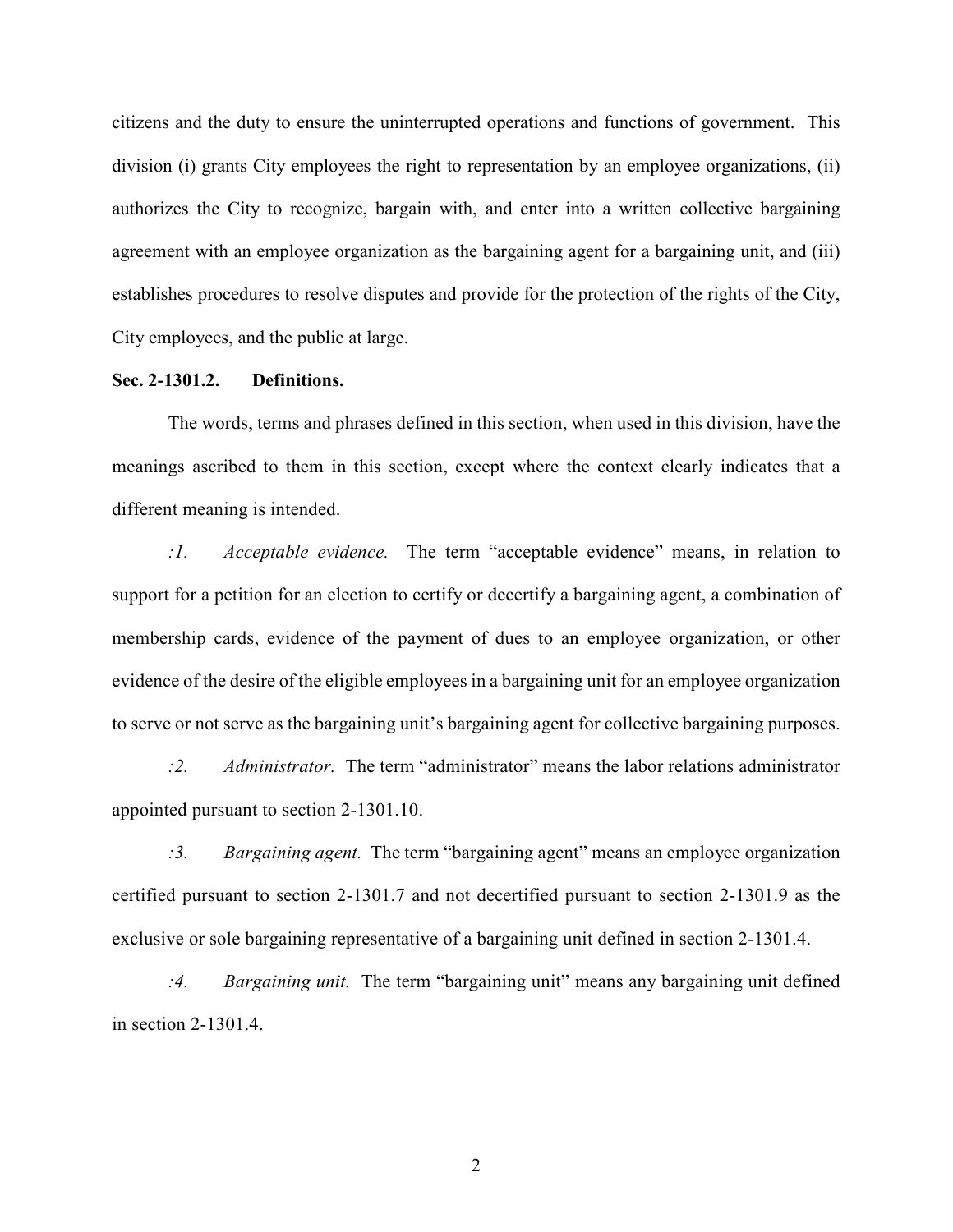*:5. Benefits.* The term "benefits" means all forms of compensation other than salary or wages except deferred compensation plans or programs authorized by Division 3 of this article and retirement plans or programs authorized by Chapter 22 of this Code.

*:6. Chief Administrative Officer.* The term "Chief Administrative Officer" means the Chief Administrative Officer or the designee thereof.

*:7. Collective bargaining.* The term "collective bargaining" means the performance of the mutual obligation of the City and the bargaining agent to meet at reasonable times and places and negotiate in good faith with the intent of reaching agreement regarding the authorized subjects of collective bargaining identified in section 2-1301.3.

*:8. Collective bargaining agreement.* The term "collective bargaining agreement" means the binding written contract between the City and a bargaining agent for a bargaining unit and resulting from collective bargaining.

*:9. Dispute.* The term "dispute" means a disagreement between the City and a bargaining agent concerning (i) the administration or interpretation of a collective bargaining agreement, (ii) the administration or interpretation of this division, and (iii) whether an act is an unfair or prohibited labor practice. The term "dispute" includes questions of whether a particular dispute is eligible for resolution by arbitration. The term "dispute" does not include any individual employee grievance as defined by Code of Virginia,  $\S$  15.2-1507(A)(1) or any personnel rules adopted pursuant to section 2-1265 of this Code.

*:10. Employee.* The term "employee" means a person considered to be a classified, executive, or unclassified employee under the personnel rules adopted pursuant to section 2- 1265 of this Code or administrative regulations issued by the Mayor. For the avoidance of doubt, the term "employee" does not include (i) an employee of any officer elected pursuant to article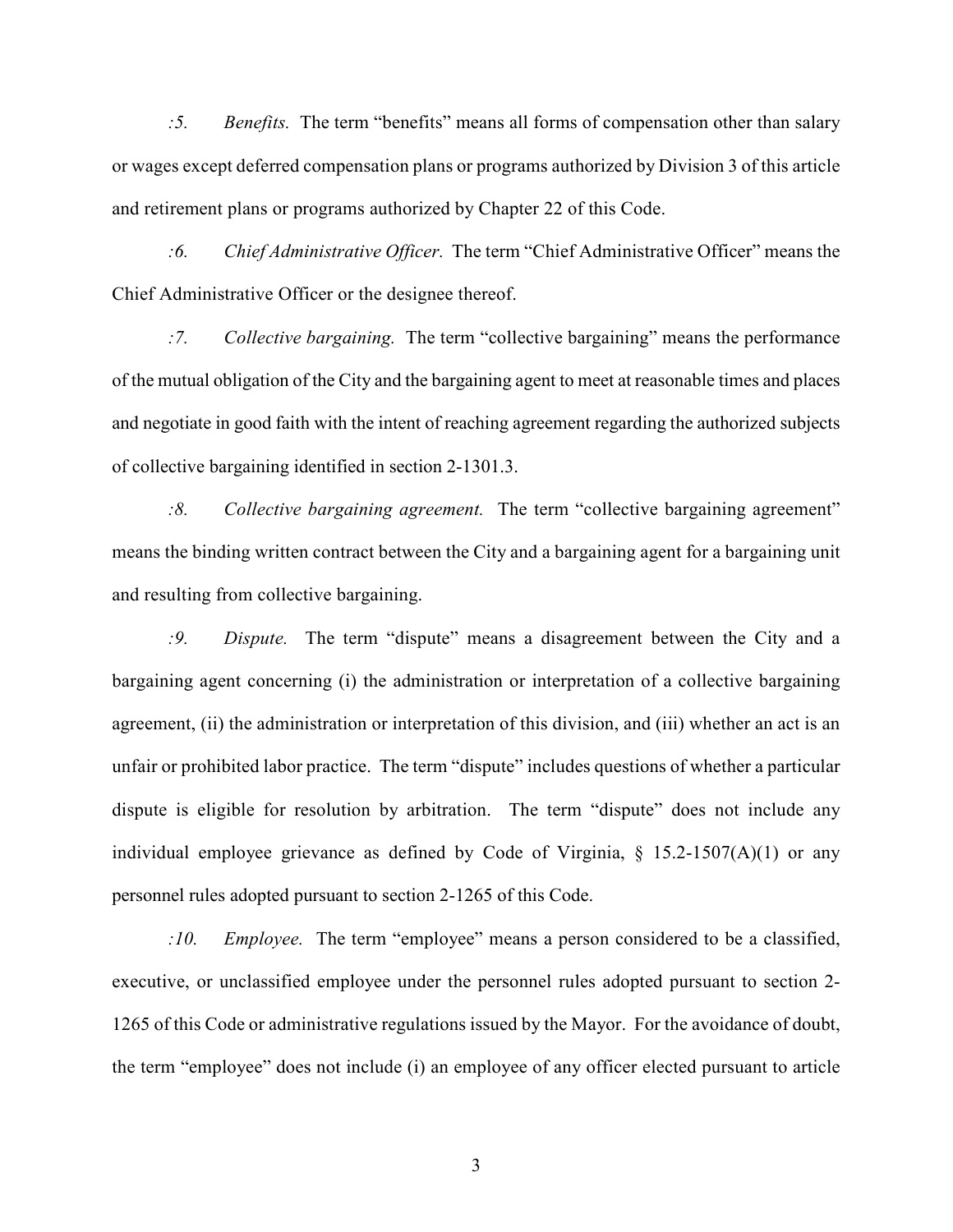VII, section 4 of the Constitution of Virginia, (ii) an intern or volunteer, or (iii) a member of a board or commission, or other appointee of any elected official or public body.

*:11. Employee, confidential.* The term "confidential employee" means an employee whose work involves regular, authorized access to confidential or privileged personnel management, fiscal, or labor policy information material to the City in collective bargaining.

*:12. Employee, eligible.* The term "eligible employee" means an employee whose position, as defined in the personnel rules adopted pursuant to section 2-1265 of this Code, is within a bargaining unit authorized by section 2-1301.4 and who is not (i) a confidential employee, (ii) a managerial employee, (iii) a supervisory employee, or (iv) a temporary employee.

*:13. Employee, managerial.* The term "managerial employee" means an employee who (i) has responsibility for a unit of organization of a department or other agency, (ii) participates in the formulation of policy, (iii) is significantly engaged in executive functions, or (iv) is charged with the responsibility of directing the implementation of management policies, procedures or practices.

*:14. Employee, supervisory.* The term "supervisory employee" means an employee who customarily and regularly devotes a majority of that employee's work time to the supervision of two or more employees and has authority to hire, transfer, suspend, layoff, recall, promote, demote, discharge, assign, evaluate, reward, or discipline other employees or adjust grievances, or effectively to recommend any such actions.

*:15. Employee, temporary.* The term "temporary employee" means an employee who is employed for not more than 180 days in the past 24 months, whether on a seasonal basis or other temporary basis.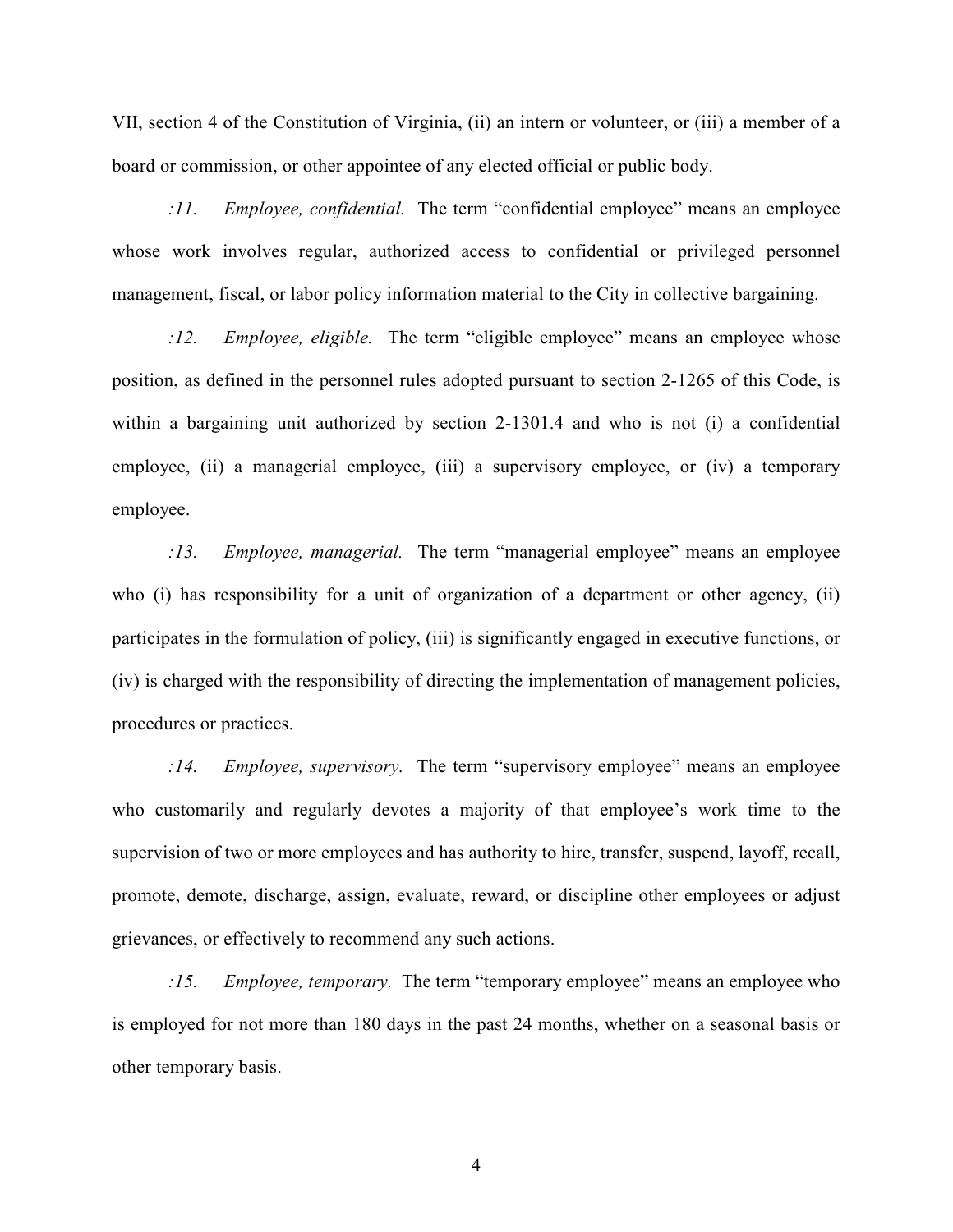*:16. Employee organization.* The term "employee organization" means an organization in which employees participate and that exists for the purpose, in whole or in part, of representing employees in collective bargaining concerning labor disputes, wages, hours, and other terms and conditions of employment.

*:17. Impasse.* The term "impasse" means the failure of the City and a bargaining agent to reach agreement during collective bargaining negotiations.

*:18. Lockout.* The term "lockout" means any action taken by the City intended to interrupt or prevent the continuity of work properly and usually performed by employees for the purpose of coercing or intimidating employees in the exercise of their rights conferred by this division or influencing their bargaining agents' positions in collective bargaining negotiations.

*:19. Neutral agency.* The term "neutral agency" means a neutral, third-party provider of the services for which the administrator is responsible who is recognized as such by the Chief Administrative Officer and the applicable employee organization for purposes of this division when no administrator has been appointed.

*:20. Strike.* The term "strike" means any strike or willful refusal to perform the duties of an employee's employment that would be deemed to terminate that employee's employment pursuant to Code of Virginia, § 40.1-55.

#### **Sec. 2-1301.3. Authorized subjects of collective bargaining.**

(a) The following matters are authorized subjects of collective bargaining:

(1) Wages, salaries, and other forms of monetary compensation.

(2) Benefits such as paid and unpaid leave and health, dental, and similar benefit programs.

(b) The following matters are not authorized subjects of collective bargaining: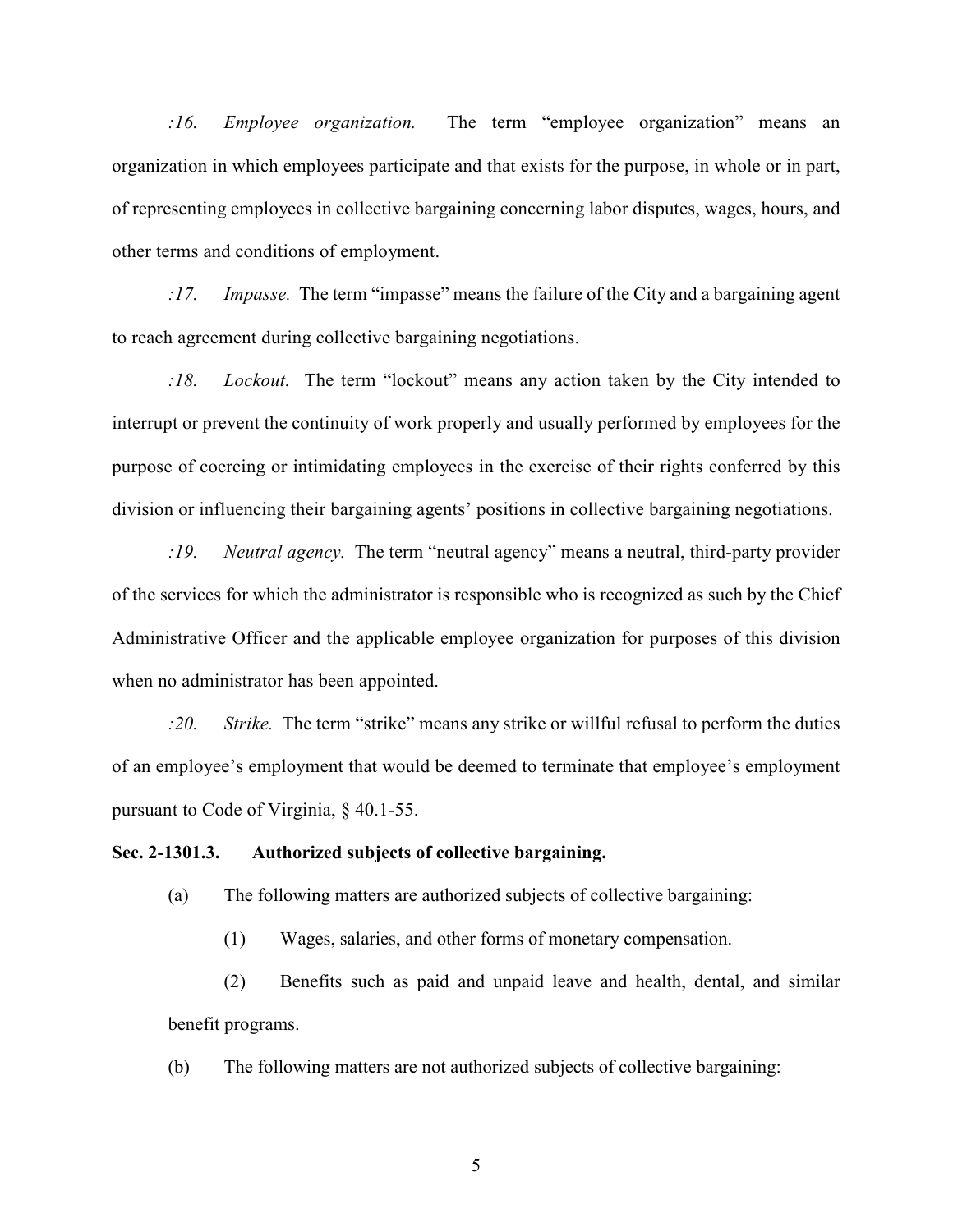(1) Matters concerning the provisions of the City's retirement system.

(2) Matters concerning the provisions of the City's deferred compensation program.

(3) Other matters governed by federal or state law or regulation, including the City Charter, such as:

a. Workers' compensation matters.

b. Wage and hour matters such as those subject to the Fair Labor Standards Act and the Virginia Overtime Wage Act.

c. Occupational safety and health matters.

d. Equal employment opportunity matters.

(4) Matters governed by this Code, any personnel rules adopted pursuant to section 2-1265 of this Code, and the City's pay plan not directly related to monetary compensation or benefits.

(5) Matters affecting management's right to hire, promote, transfer, assign, retain, classify, and schedule employees.

(6) Matters affecting management's right to take disciplinary actions up to and including termination.

(7) Matters governed by the City's grievance procedures.

(8) Matters affecting management's right to establish policies or practices to respond to emergency situations.

(9) Provisions, prohibited by state law, that restrict the City Council's authority to establish the budget or appropriate funds.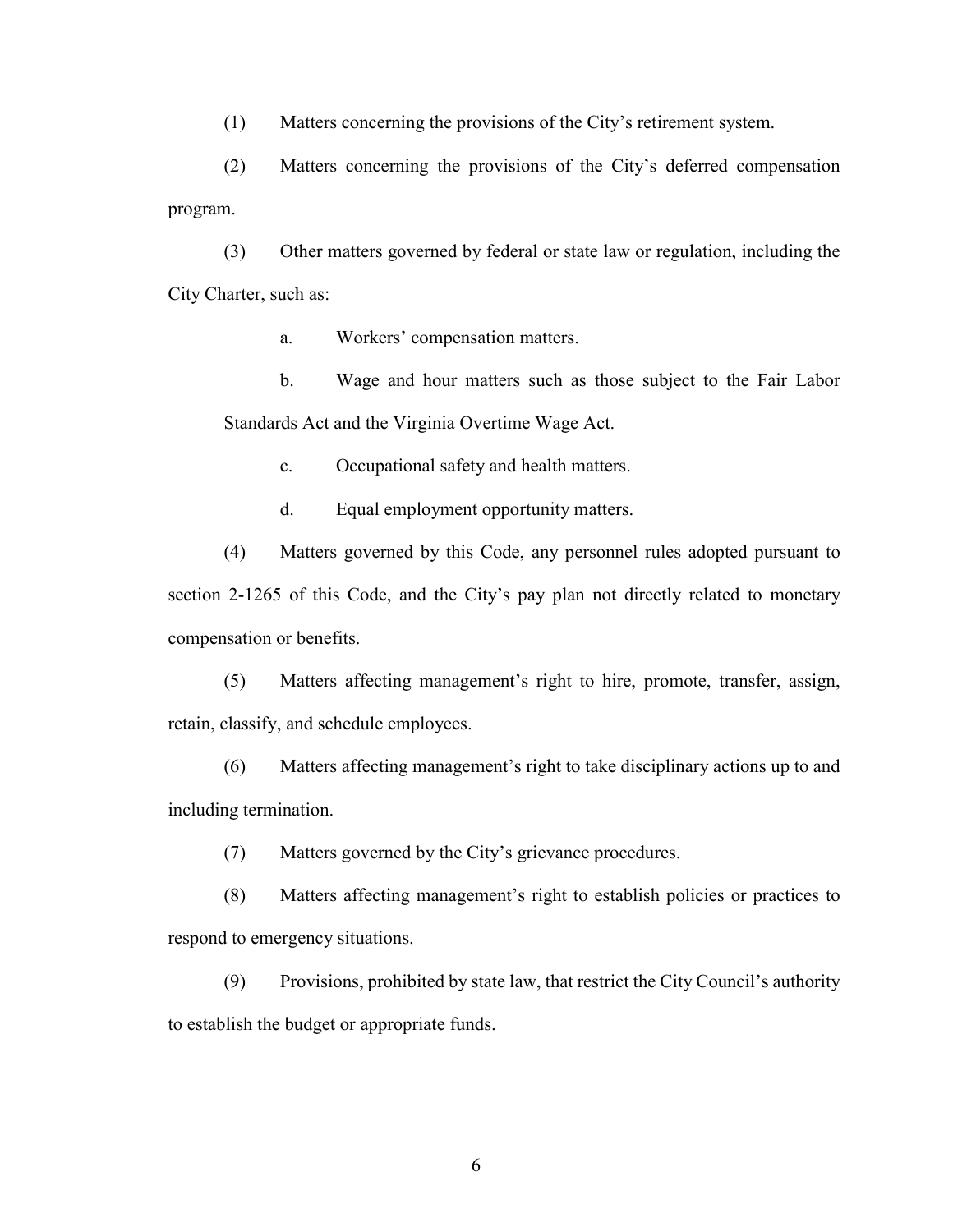#### **Sec. 2-1301.4. Authorized bargaining unit.**

This division authorizes the City to engage in collective bargaining only with the following bargaining unit:

*Labor and trades.* The labor and trades bargaining unit consists only of employees who (i) Construct, maintain, or repair City-owned capital assets, equipment, real property, or transportation or utility infrastructure, (ii) collect and dispose of solid waste, or (iii) provide custodial services.

#### **Sec. 2-1301.5. Employee rights.**

(a) Employees shall have the right to organize, form, join, assist, and pay dues or contributions to employee organizations, to bargain collectively through representatives of their own choosing, and to engage in other concerted activities for the purpose of collective bargaining or other mutual aid and protection insofar as such activity is not inconsistent with this division or prohibited by any other applicable law. Employees also shall have the right to refrain from any or all such activities.

(b) Employees shall have the right to hold informal employee conversations and interactions with one another to discuss workplace and employee organization issues with each other in their workplaces, provided that solicitation of support, membership, or dues or engagement in any other union activities is not permitted when any of the employees involved are on duty except as lawfully may be provided in a collective bargaining agreement. Employees may use the City's electronic mail systems to hold such conversations and interactions with one another; however, (i) records in the City's electronic mail systems are subject to the Virginia Freedom of Information Act, (ii) employee communications on the City's electronic mail systems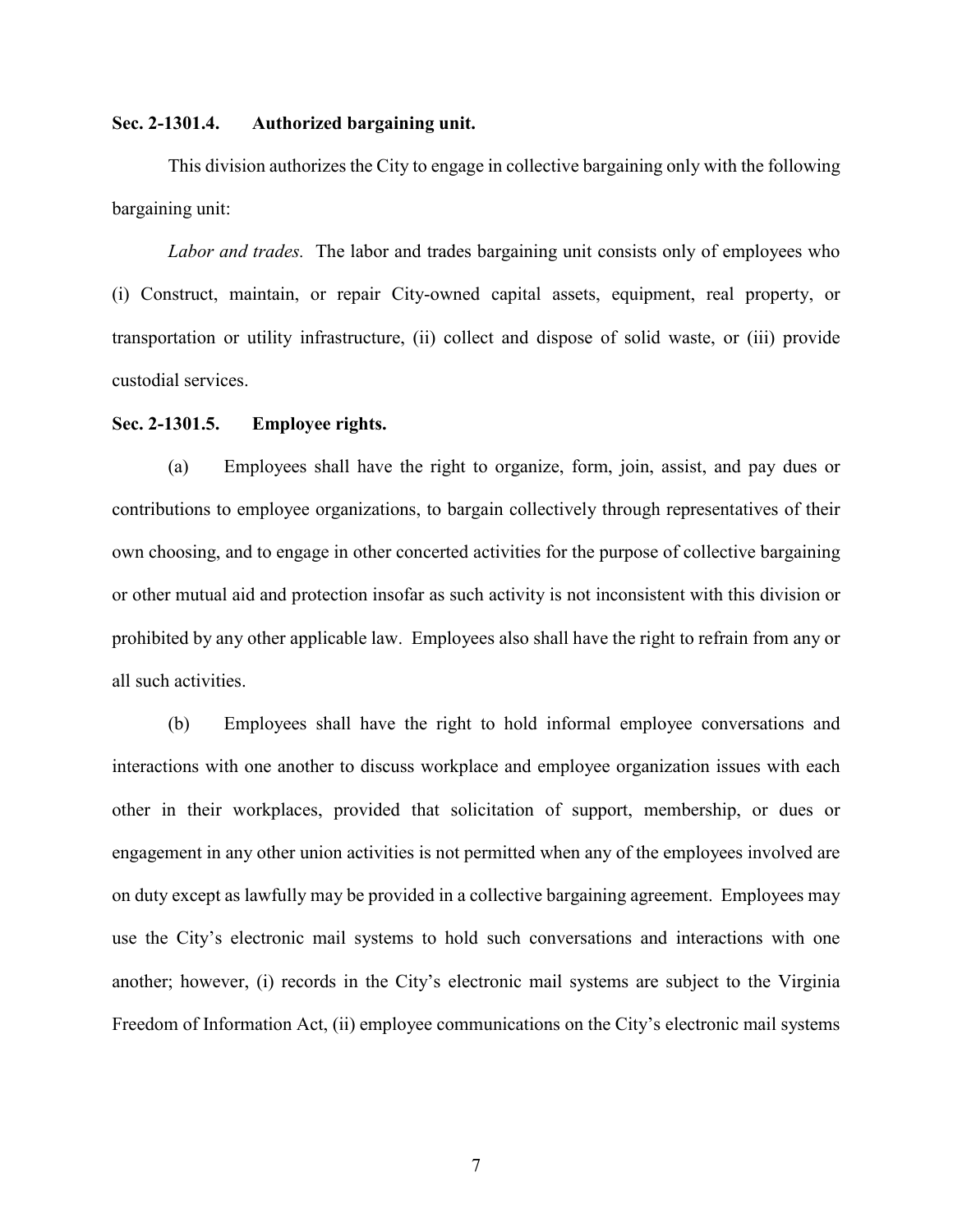are not considered private, and (iii) no employee may bring an unfair labor practice claim against the City related to the employee's use of the City's electronic mail system for such a purpose.

(c) Any provision of a collective bargaining agreement that violates the rights of employees set forth in this section shall be void. A provision of a collective bargaining provision that establishes a time period for the exercise of an employee right set forth in this section shall not be considered a violation of this section and shall not be void. Neither the City nor any employee organization shall intimidate, coerce, or harass any employee who chooses to exercise the rights of employees as set forth in this division.

#### **Sec. 2-1301.6. City's rights.**

(a) This division shall not be deemed to limit or diminish the authority of the City Council, the Mayor, and the Chief Administrative Officer to fully manage and direct the operations and activities of the City as authorized and permitted by law. The City retains exclusive rights, including the rights:

(1) To determine the organization of City government and the purpose and mission of its constituent agencies and to add, delete, modify, or suspend programs, functions, and units of government as the City determines to be necessary and appropriate;

(2) To determine the type and scope of work to be performed by city employees, and the manner in which services are to be provided;

(3) To direct the work of employees and determine the number of employees to perform any work or service;

(4) To hire, promote, transfer, assign, retain, and classify all employees and to suspend, demote, discharge, or take other disciplinary action against employees;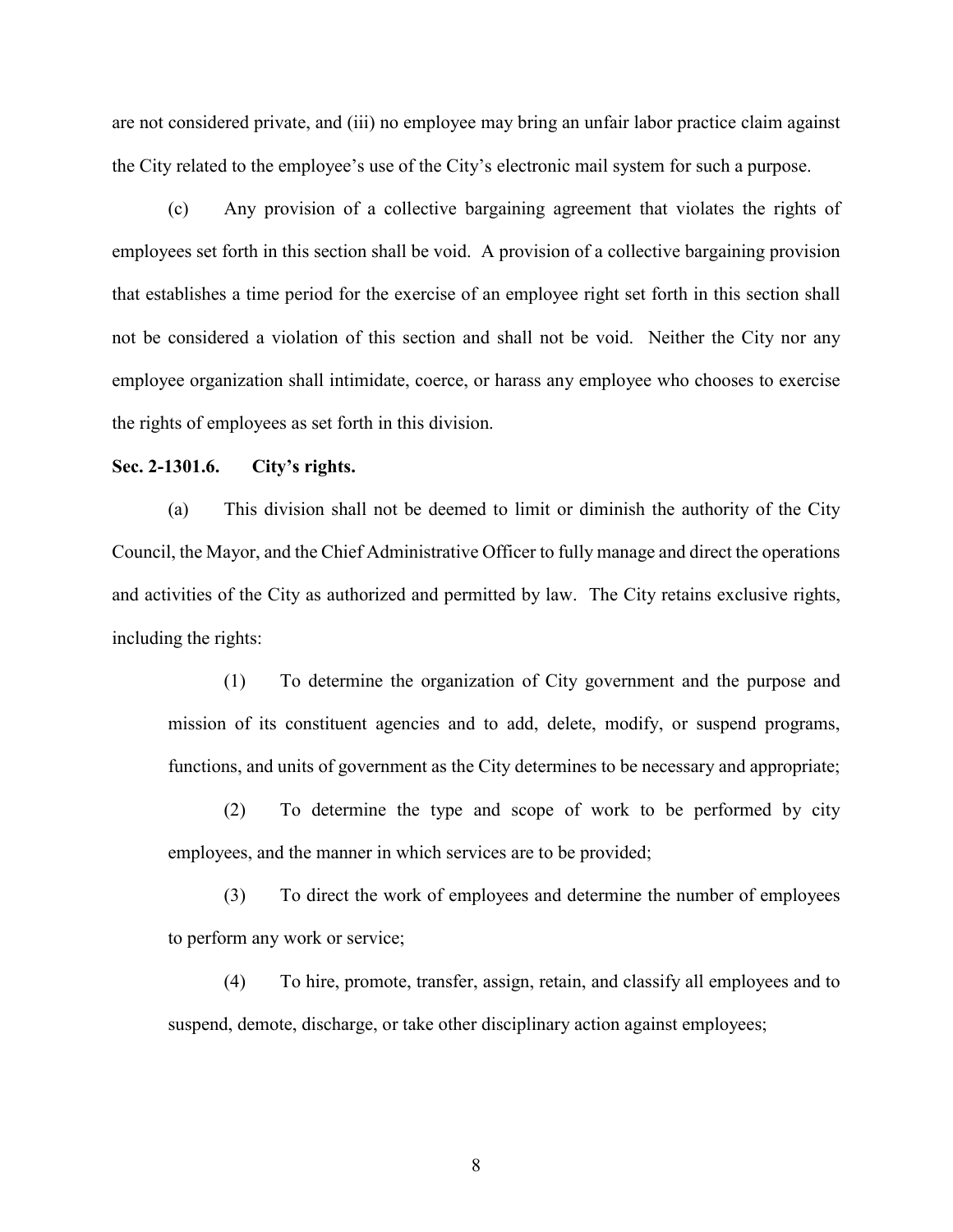(5) To relieve employees from duties by layoff or other reduction-in-force due to lack of work, budget changes, changed working conditions or requirements, or for other reasons not prohibited by law;

(6) To introduce new, or different services, methods, equipment, or facilities;

(7) To contract for, expand, reduce, transfer, eliminate or change in any way the operations of the general government, as well as any department, office, or part thereof;

(8) To establish and change standards of behavior or performance, staffing levels, job qualifications and job descriptions;

(9) To determine the kind, type, location and use of City-owned equipment or facilities; provided that the City shall not require use or operation of unsafe equipment or the unsafe operation of equipment;

(10) To determine its tax levies, revenue generation methods, budget, and appropriation;

(11) To require enhanced security measures to protect City facilities, infrastructure, personnel, and the public; and

(12) To take whatever actions may be necessary to carry out the City's mission during a state of emergency as defined in Code of Virginia, § 44-146.16 affecting the City or a declaration of local emergency as defined in Code of Virginia, § 44-146.16.

(b) No provision of this division shall act to interfere with or impair the free speech and association rights of the Mayor or the members of the City Council. This includes the right to advocate for or against employee organizations and to speak on issues related to the City's labor policy without limitation. No unfair labor practice charge may be brought against the City, the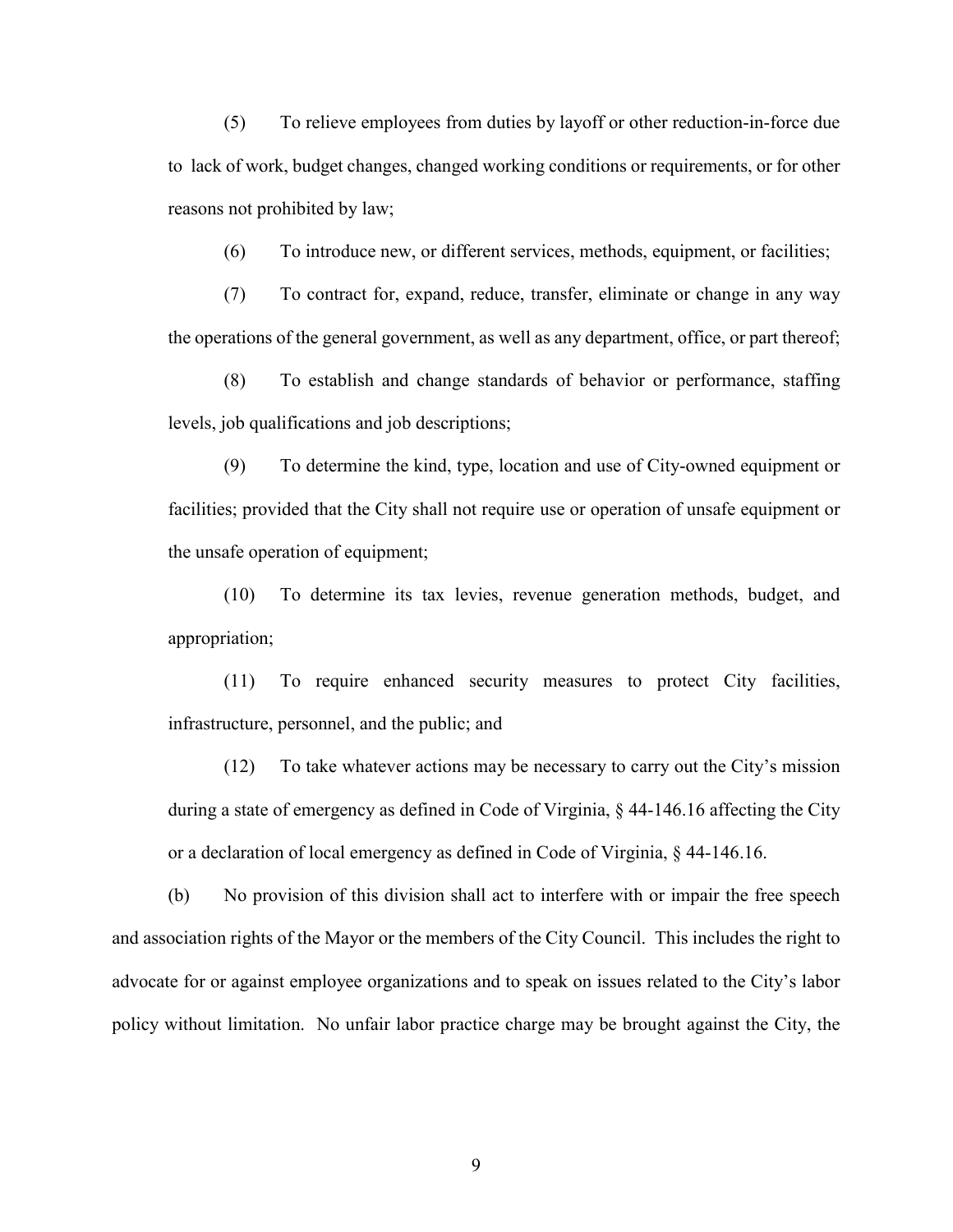Mayor, or a member of the City Council member because of the exercise of the right of free speech and association.

#### **Sec. 2-1301.7. Certification of bargaining agent.**

A bargaining agent shall be the exclusive representative of all eligible employees in a bargaining unit if the bargaining agent is selected by a majority of the eligible employees voting in the bargaining unit in a secret ballot election conducted pursuant to this division and to rules and procedures either adopted by the administrator appointed pursuant to section 2-1301.10 and approved by the City Council or, if an election is sought prior to the appointment of the administrator, established by a neutral agency.

#### **Sec. 2-1301.8. Election.**

(a) An employee organization may request that an election be held by submitting a petition for certification to the administrator or, if an election is sought prior to the appointment of the administrator, to a neutral agency. If an election is sought prior to the appointment of the administrator, the neutral agency who receives the petition shall notify the Mayor pursuant to that neutral agency's rules and procedures, which rules and procedures must provide for public notice and notice to the bargaining unit's employees of the submission of the petition. The petition must be accompanied by acceptable evidence that at least 30 percent of the eligible employees in the bargaining unit support the certification of the employee organization as the bargaining unit's bargaining agent.

(b) The determination by the administrator or the neutral agency, as applicable, of the sufficiency of the acceptable evidence showing support for an election to determine whether an employee organization will be certified as the bargaining agent for a bargaining unit shall not be subject to challenge.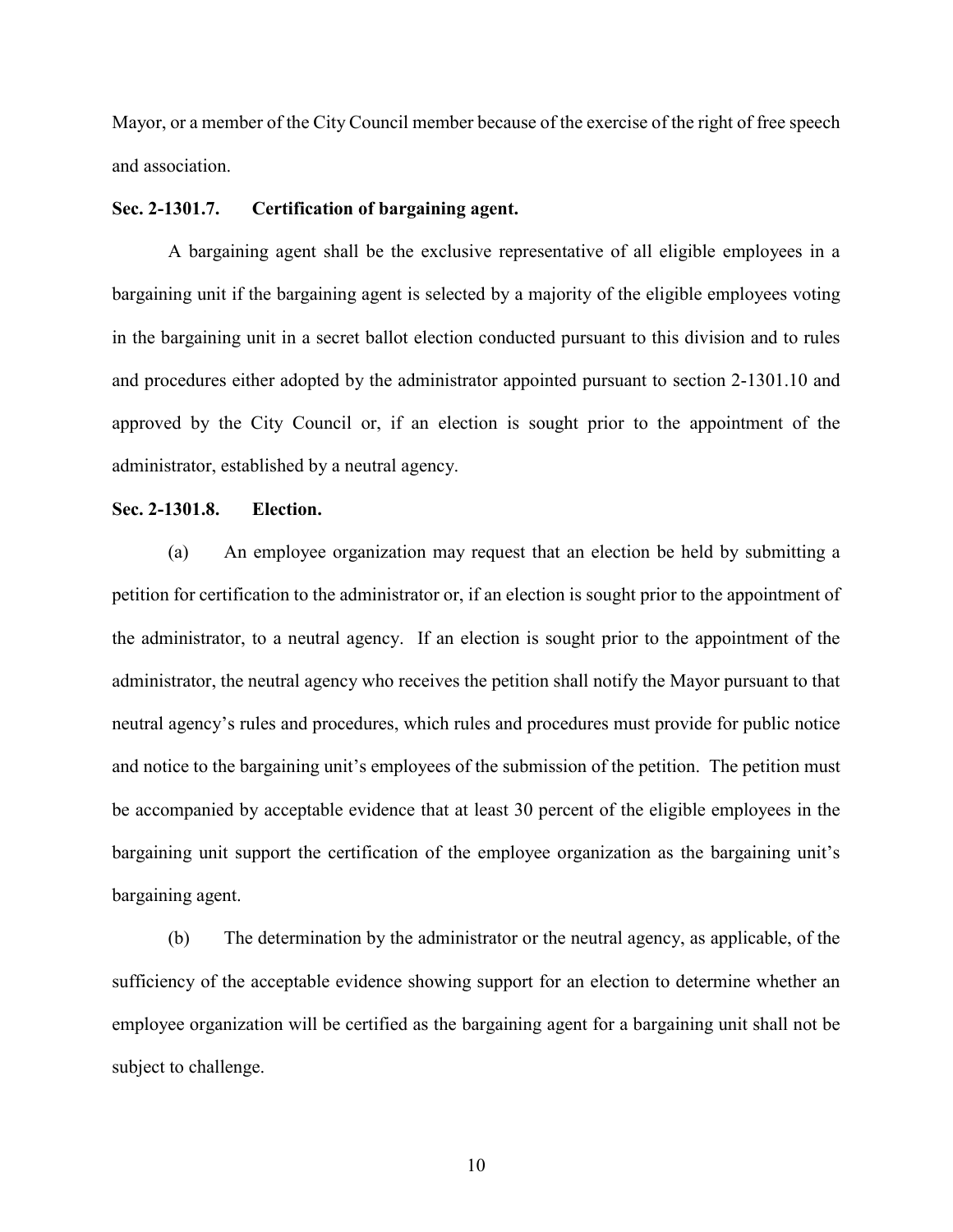(c) Any additional interested employee organization may intervene in the election by submitting a petition for intervention to the administrator or the neutral agency, as applicable, accompanied by acceptable evidence that at least ten percent of the eligible employees of the bargaining unit support the certification of such employee organization as the bargaining unit's bargaining agent.

(d) Within 45 calendar days following the date the administrator or the neutral agency, as applicable, issues written notice to the Chief Administrative Officer and all employee organizations that submitted petitions pursuant to this section, an election shall be conducted pursuant to this division in accordance with the rules and procedures of the administrator or the neutral agency, as applicable. Upon certification of the election results by the administrator or neutral agency, as applicable, and if an employee organization receives a majority of the votes cast by valid ballots of eligible employees in the bargaining unit, the City shall recognize that employee organization as the bargaining agent for the bargaining unit until the administrator or neutral agency, as applicable certifies a different employee organization as bargaining agent or decertifies the bargaining agent in accordance with this division.

(e) Either the City or an employee organization involved in the election may file with the administrator or neutral agency, as applicable, and in accordance with the rules and procedures thereof an exception alleging that specified misconduct or irregularities affected the outcome of the election. Until the exception is resolved in accordance with this division and the rules and procedures of the administrator or neutral agency, the City is not required to recognize the employee organization that is the apparent winner of the election as the bargaining agent for the bargaining unit.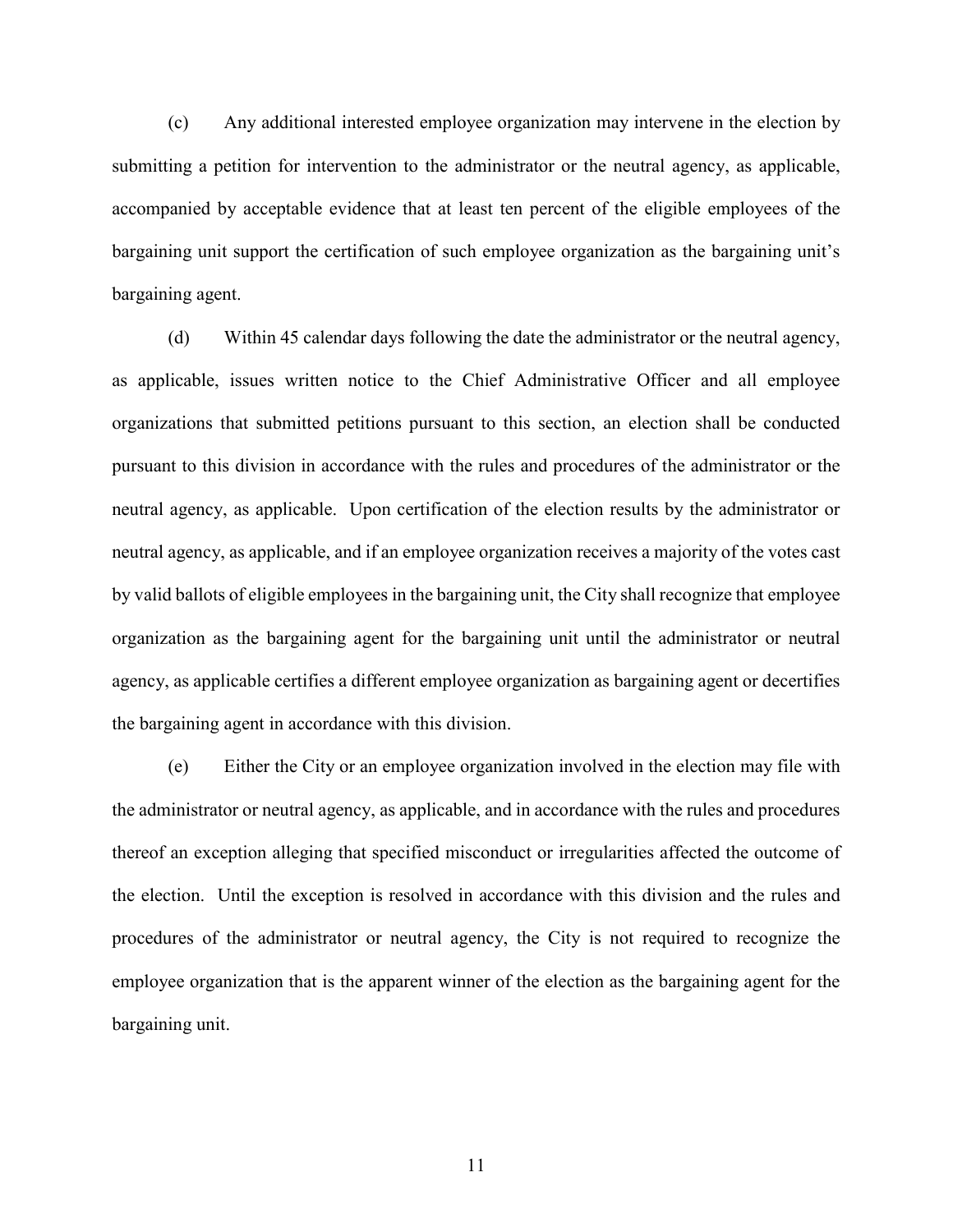(f) Nothing in this division shall require or permit an election for a particular bargaining unit within 365 calendar days after an election for that bargaining unit has been held pursuant to this division and the results thereof certified by the administrator or neutral agency, as applicable.

(g) Neither the City nor any employee organization will have an advantage over others in access to eligible employees during campaign activity leading to the election. Interested employee organizations will receive the same access to eligible employees within the bargaining unit as is provided to any other non-City organization under City policies and practices concerning the use of City-owned or City-controlled real property. Attendance at any meeting of eligible employees of a bargaining unit held on City-owned or City-controlled real property for campaign purposes held by an employee organization shall be voluntary for employees and open to all eligible employees in the bargaining unit.

#### **Sec. 2-1301.9. Decertification of bargaining agent.**

(a) Certification of an employee organization as a bargaining agent for a bargaining unit shall continue only so long as the employee organization satisfies the requirements of this division and any properly approved guidelines of the administrator or the existing guidelines of a neutral agency applicable to certification or recognition of bargaining agents.

(b) If a petition for decertification of a bargaining agent is presented to the administrator or, in the absence of an administrator, to a neutral agency showing that at least 30 percent of the employees in the bargaining unit no longer want the employee organization to be their bargaining agent, then the administrator or neutral agency shall hold an election conducted in the same manner as provided in section 2-1301.8.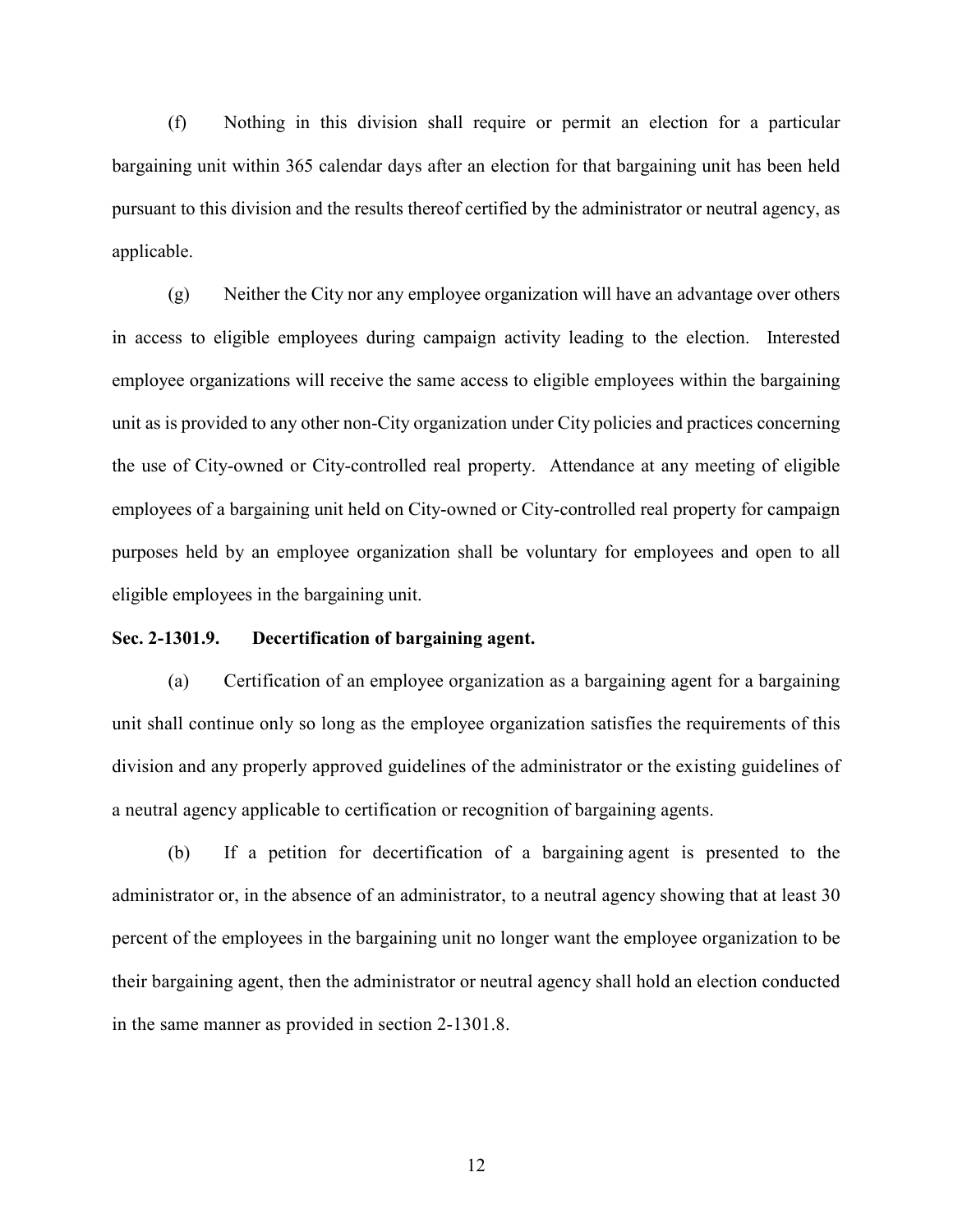(c) A petition for decertification of the bargaining agent for the bargaining unit may be filed in a 30-day period between the one hundred eightieth and one hundred fiftieth day prior to expiration of the collective bargaining agreement for the bargaining unit and any time after that collective bargaining agreement has expired.

(d) For a period of one year following certification of a bargaining agent, no decertification petitions may be filed.

(e) The employee organization no longer shall be recognized as the bargaining agent of the employees in the bargaining unit if a majority of the employees in the bargaining unit voting in the election vote to no longer be represented by the employee organization.

#### **Sec. 2-1301.10. Labor relations administrator.**

(a) An administrator shall be selected and appointed in the manner set forth in section 2-1301.11 to administer provisions of this division including the process for certification and decertification of bargaining agents, resolving disputes, and assisting with the selection of mediators or arbitrators as needs arise under this division or under any collective bargaining agreement. The administrator shall serve as a neutral agency.

(b) The administrator must be experienced as a neutral in the field of labor relations and must not be a person who, because of vocation, employment, or affiliation, can be categorized as a representative of the interests of the City or of any employee organization, including any bargaining agent.

#### **Sec. 2-1301.11. Selection of administrator.**

(a) The selection of the administrator will be conducted through competitive negotiation for nonprofessional services as provided in chapter 21 of this Code. Proposals will be evaluated by a panel that will consist of an equal number of City representatives and either (i)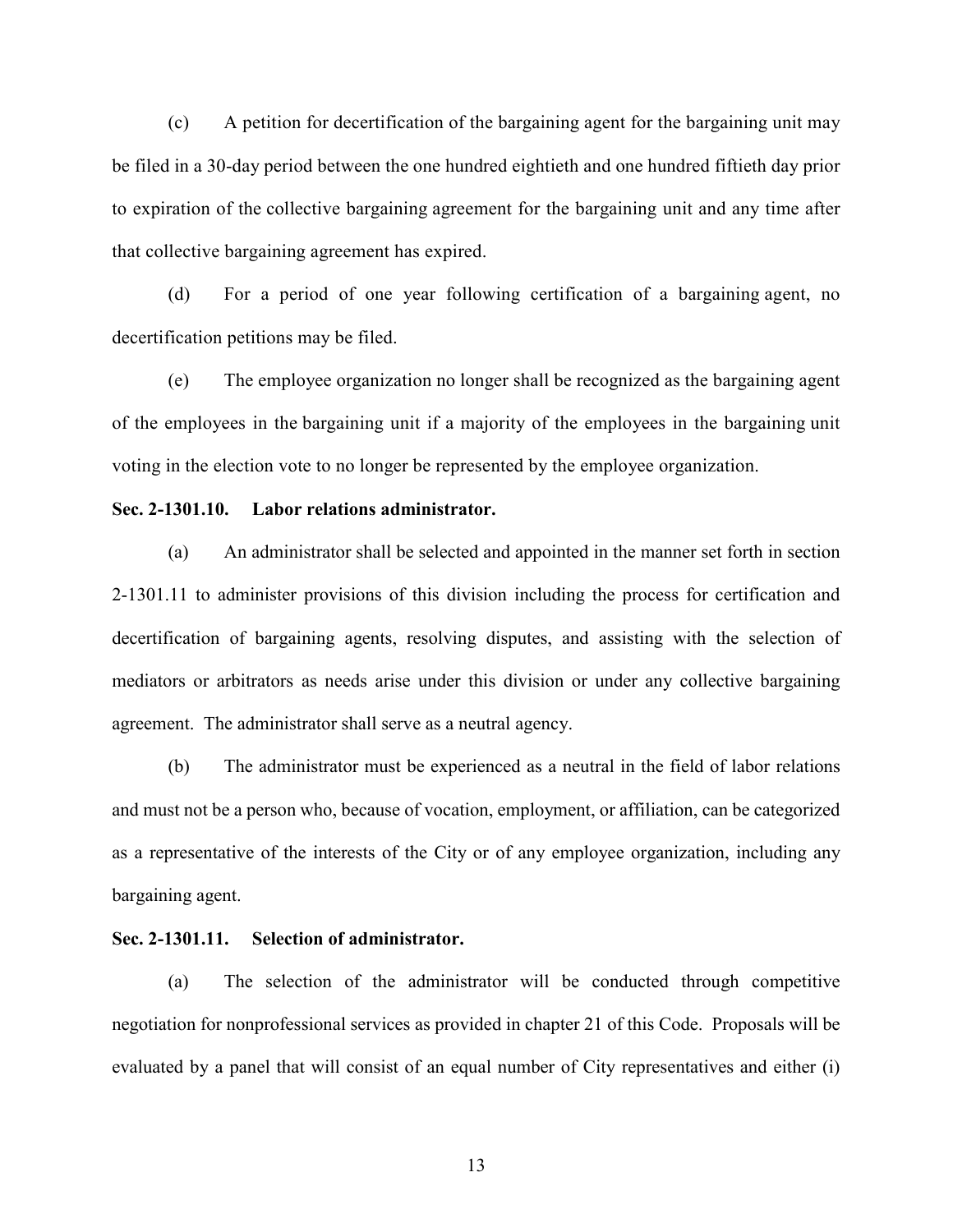representatives of those employee organizations that have notified the Chief Administrative Officer of their interest in representing bargaining units permitted by this division, if no bargaining agents have been recognized at the time the selection process begins or (ii) representatives of the bargaining agent for the bargaining unit permitted by this division.

(b) The panel shall evaluate and rank all proposals and recommend up to the three highest-ranked offerors for presentation to the City Council for approval. The City Council shall approve one of the offerors presented to the City Council as the administrator.

#### **Sec. 2-1301.12. Term of administrator.**

The administrator shall serve for a term of four years. Prior to the conclusion of the fouryear term, the administrator's services will be subject to termination by a majority of the Chief Administrative Officer and the bargaining agents authorized by this division. If no bargaining agents have been certified, then the administrator's services will be subject to termination by the Chief Administrative Officer with the consent of the Mayor and the City Council. Any replacement for the administrator shall be selected in accordance with section 2-1301.11. An administrator appointed under section 2-1301.11 may be reappointed as provided in 2-1301.11.

#### **Sec. 2-1301.13. Duties of administrator.**

The administrator shall:

(1) Hold and conduct elections for certification or decertification pursuant to the provisions of this division and issue the certification or decertification, or cause these actions to occur.

(2) Request from the City or an employee organization, and the City or such employee organization shall provide, any relevant assistance, service, and data that will enable the administrator to properly carry out duties under this division.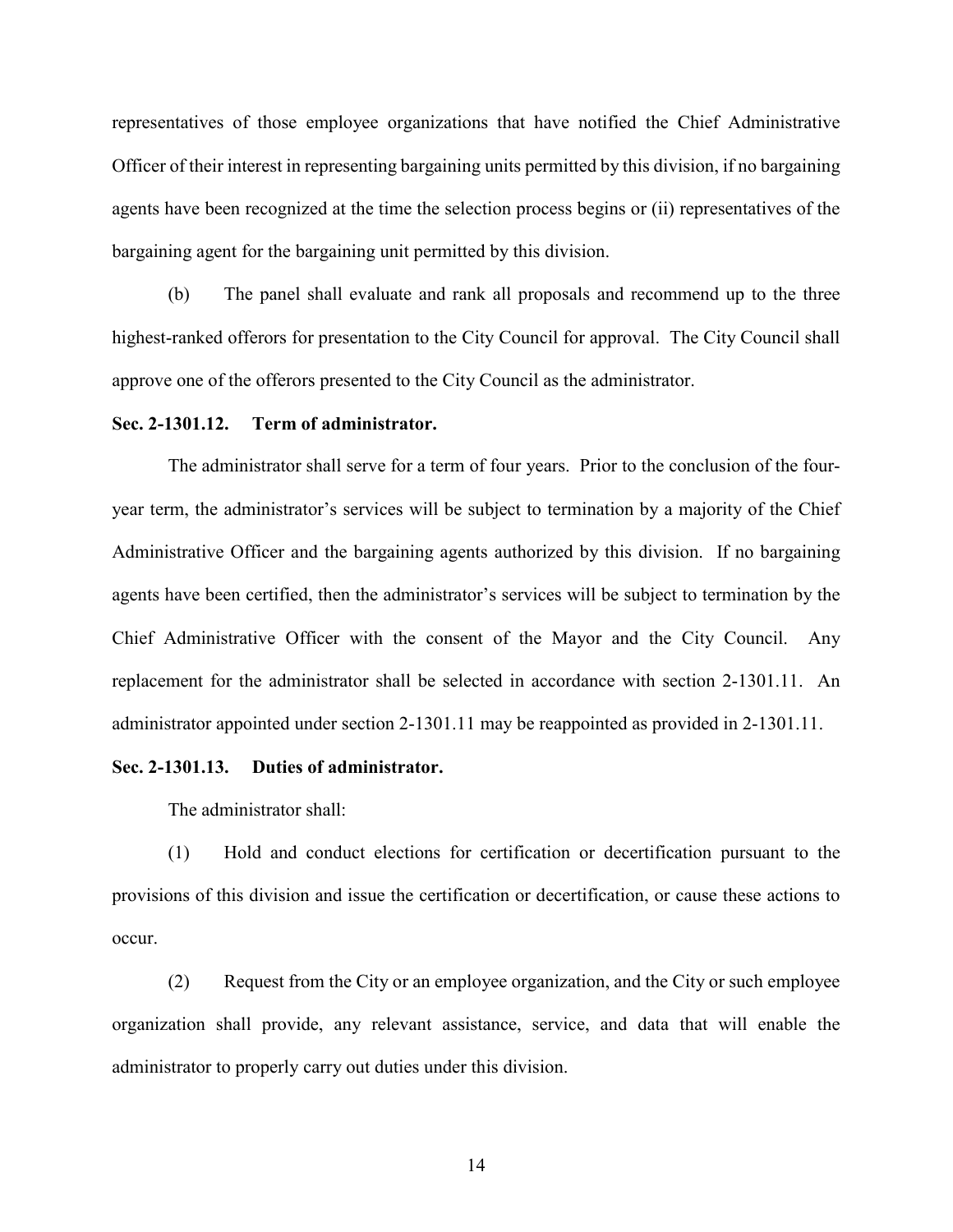(3) Hold hearings and make inquiries, administer oaths and affirmations, examine witnesses and documents, take testimony and receive evidence, and compel by issuance of subpoenas the attendance of witnesses and the production of relevant documents in proceedings within the responsibility of the administrator under this division.

(4) Investigate and attempt to resolve or settle charges of either the City or an employee organization engaging in prohibited practices as defined in this division. However, if the City and a certified representative have negotiated a dispute resolution procedure as a provision of a collective bargaining agreement, the administrator must defer to that procedure to resolve any dispute that properly may be submitted to the procedure, absent a showing that the deferral results in the application of principles contrary to this division. The administrator must defer to state law procedures in any matter where state law so requires.

(5) Determine unresolved issues of employee inclusion in or exclusion from the bargaining unit identified in this division.

(6) Obtain any necessary support services and make necessary expenditures in the performance of duties, subject to appropriations.

(7) Determine any issue regarding the negotiability of any collective bargaining proposal.

(8) Exercise any other powers and perform any other duties and functions specified in this division of an administrative nature.

#### **Sec. 2-1301.14. Good faith bargaining.**

(a) Any employee organization recognized as the bargaining agent for a bargaining unit shall be: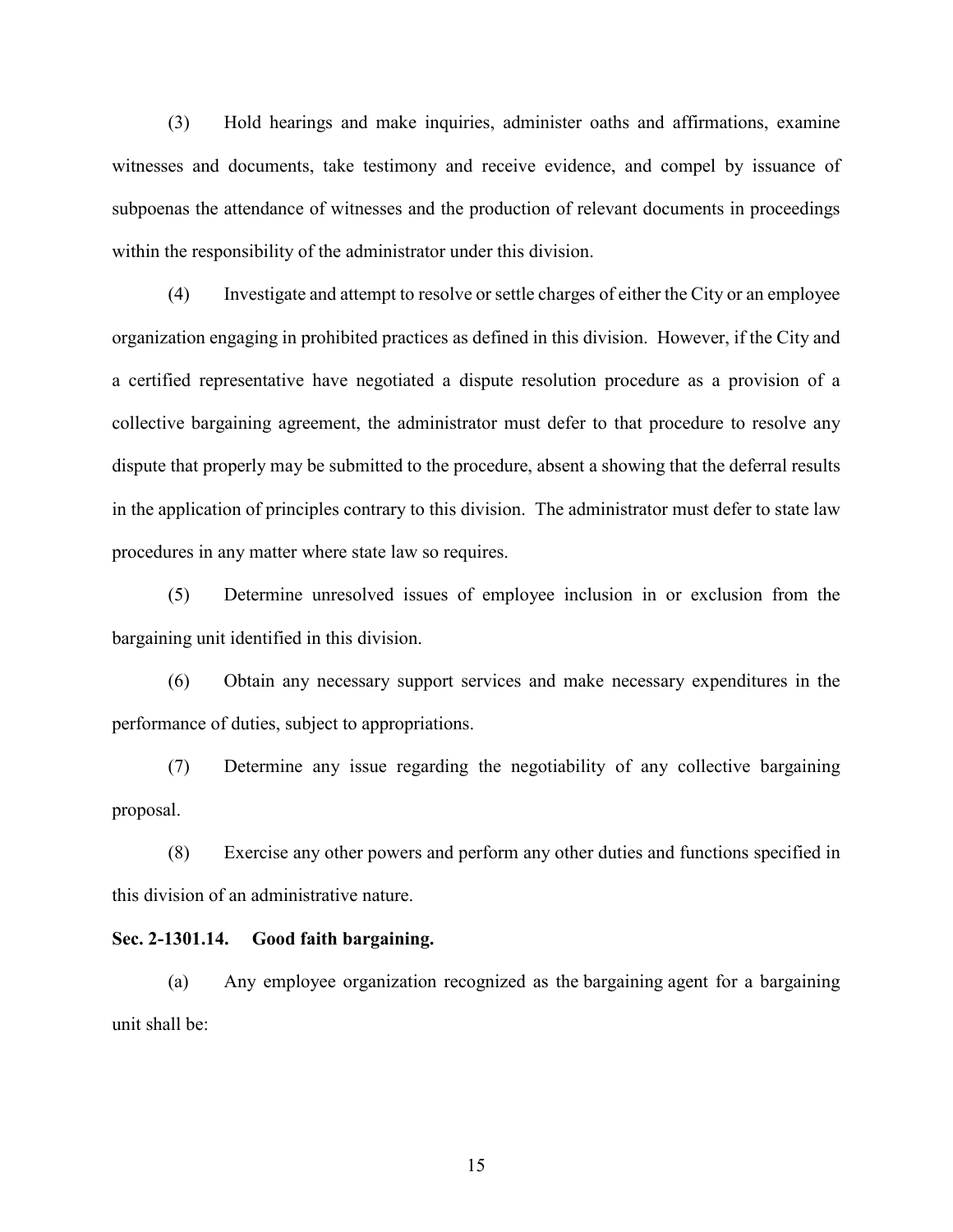(1) Permitted to speak on behalf of all members of the bargaining unit and responsible for representing the interests of all members of the bargaining unit without discrimination and without regard to employee organization membership; and

(2) Entitled to meet at reasonable times and places to engage in good faith collective bargaining on matters that, under this division, may be the subject of collective bargaining, in an effort to reach an agreement, subject to the approval of the Chief Administrative Officer.

(b) The bargaining agent must submit a written request to the Chief Administrative Officer for any collective bargaining intended to result in a collective bargaining agreement to become effective for a given fiscal year in time for collective bargaining to begin on or before July 1 of the preceding fiscal year and conclude, including any impasse resolution procedures, by December 1 of the preceding fiscal year to ensure adequate time for inclusion in the Mayor's proposed budget for the given fiscal year.

(c) Nothing in this division requires either party to make any concessions or agree to the other party's proposals in collective bargaining.

#### **Sec. 2-1301.15. Collective bargaining agreement.**

(a) No collective bargaining agreement shall be effective or enforceable until the City Council has adopted an ordinance to approve the text of the collective bargaining agreement after reviewing the fiscal impact statement required by this section and holding the requisite public hearing.

(b) When the parties reach a tentative agreement, they shall reduce it to writing, and the Chief Administrative Officer and the duly authorized representative of the bargaining agent shall sign the tentative agreement to indicate their approvals. The bargaining agent's signature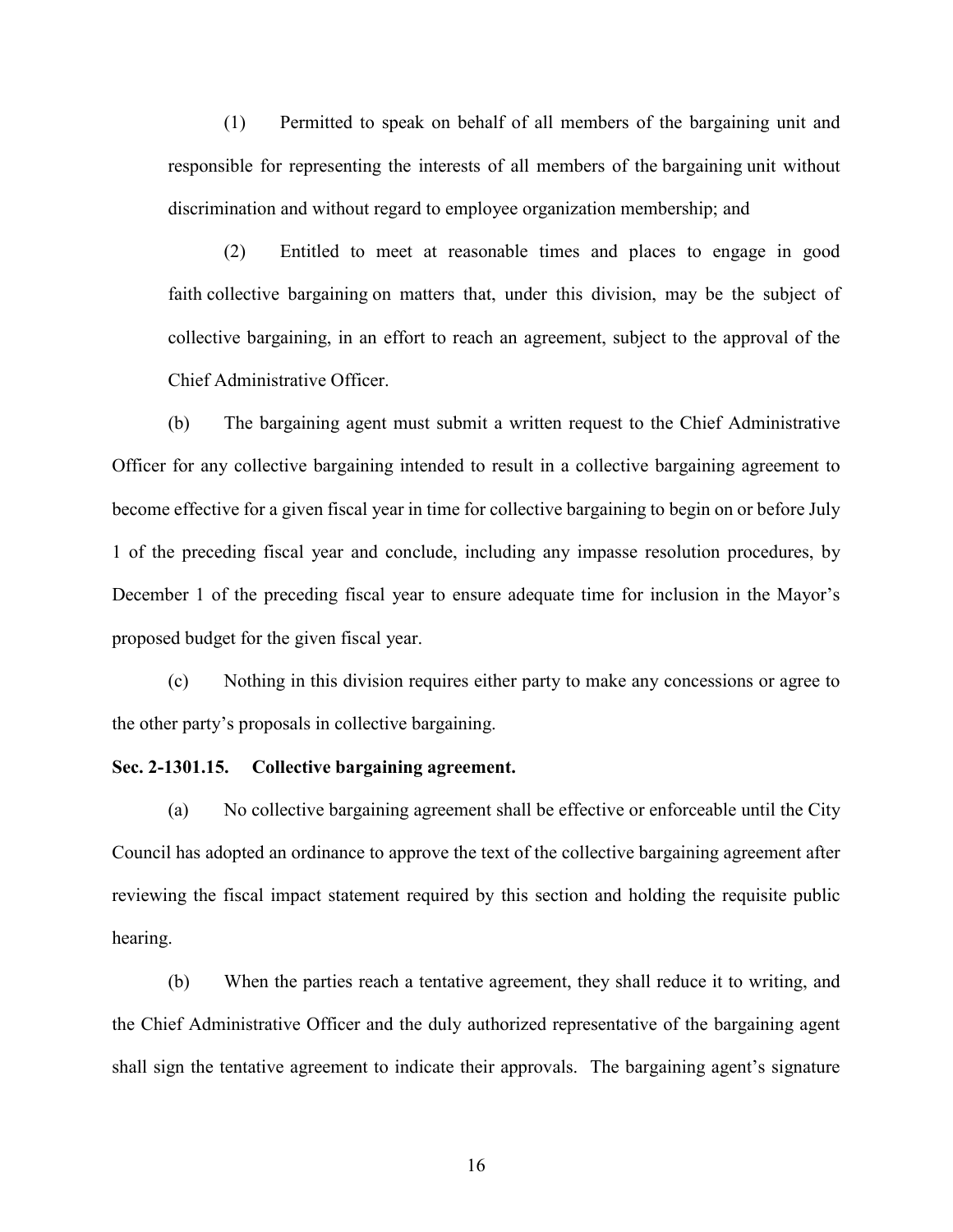certifies that the bargaining unit has approved or ratified the tentative agreement in accordance with the procedures or governing rules of the bargaining agent.

(c) No later than 60 days after the parties have signed the tentative agreement, the Chief Administrative Officer shall (i) prepare a fiscal impact statement for the tentative agreement and (ii) submit the tentative agreement with the fiscal impact statement for approval by the City Council via ordinance in accordance with the City Council's standard procedures and schedules.

(d) Should the City Council reject the tentative agreement, it may cause the Council Chief of Staff to provide a detailed statement of the reasons for rejection to inform any further negotiations.

(e) A collective bargaining agreement reached by the parties shall be contrary to public policy and shall not bind the parties or be enforceable by either party to the extent that it is not the result of good faith bargaining in accordance with section 2-1301.14.

**Sec. 2-1301.16. Impasse.**

In the event that the city and the bargaining agent are unable to reach an agreement or contract within 120 days after their first meeting, an impasse may be called by either party and the following procedure shall be followed:

(1) Any unresolved issues shall be submitted within five days of impasse being declared or reached by operation of law to the administrator for mediation which, at the parties' election, may be conducted by the administrator or arranged by the administrator pursuant to approved procedures which, at a minimum, shall set reasonable deadlines for the conduct of mediation and provide for joint selection of the mediator.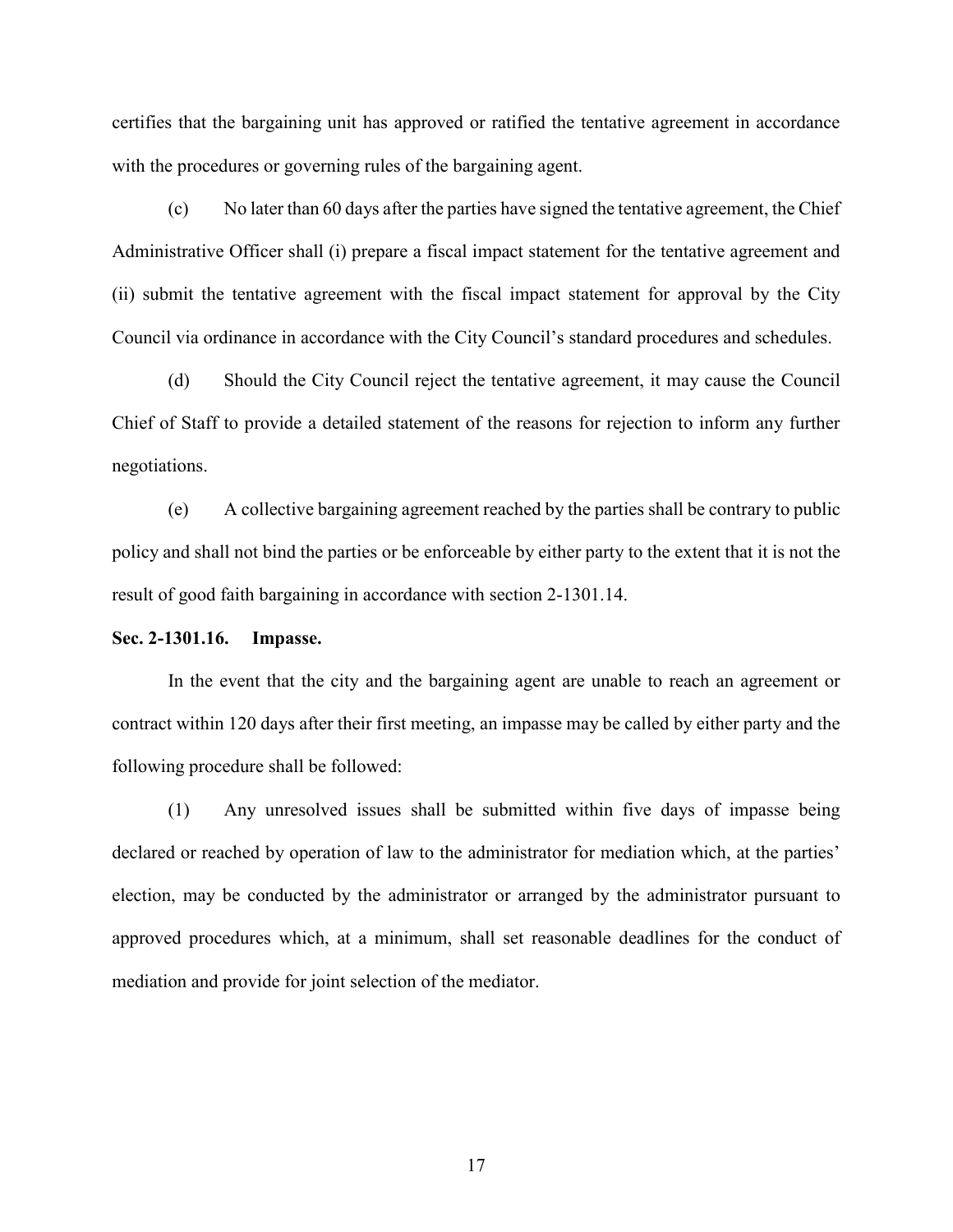(2) The mediation process and any comments, statements or suggestions from the mediator or the parties and any documents evidencing the same made or created during the mediation process shall not be disclosed except as required by law.

(3) If mediation fails to resolve the parties' impasse as to any issue at least 30 days prior to the deadline for the submission of the Mayor's proposed annual budget, the unresolved issues shall be submitted to fact-finding by a neutral agency selected pursuant to procedures established by the administrator providing for the parties' mutual agreement on the fact-finder choice. The fact-finder shall meet with the parties and make written findings of fact and recommendations for resolution no later than ten days before the deadline for the submission of the Mayor's proposed annual budget. In making the findings, the fact-finder shall consider:

a. The lawful authority of the City;

b. Stipulations of the parties;

c. The interests and welfare of the public;

d. The financial ability of the city to meet the costs of any items to be included in the agreement;

e. Comparison of wages, hours, and terms and conditions of employment of the employees involved in the arbitration proceedings with the wages, hours, and terms and conditions of employment of other persons performing similar services in the public sector, if applicable;

f. The average consumer prices for goods and services, commonly known as the cost of living;

g. The overall compensation presently received by the employees involved in the proceeding;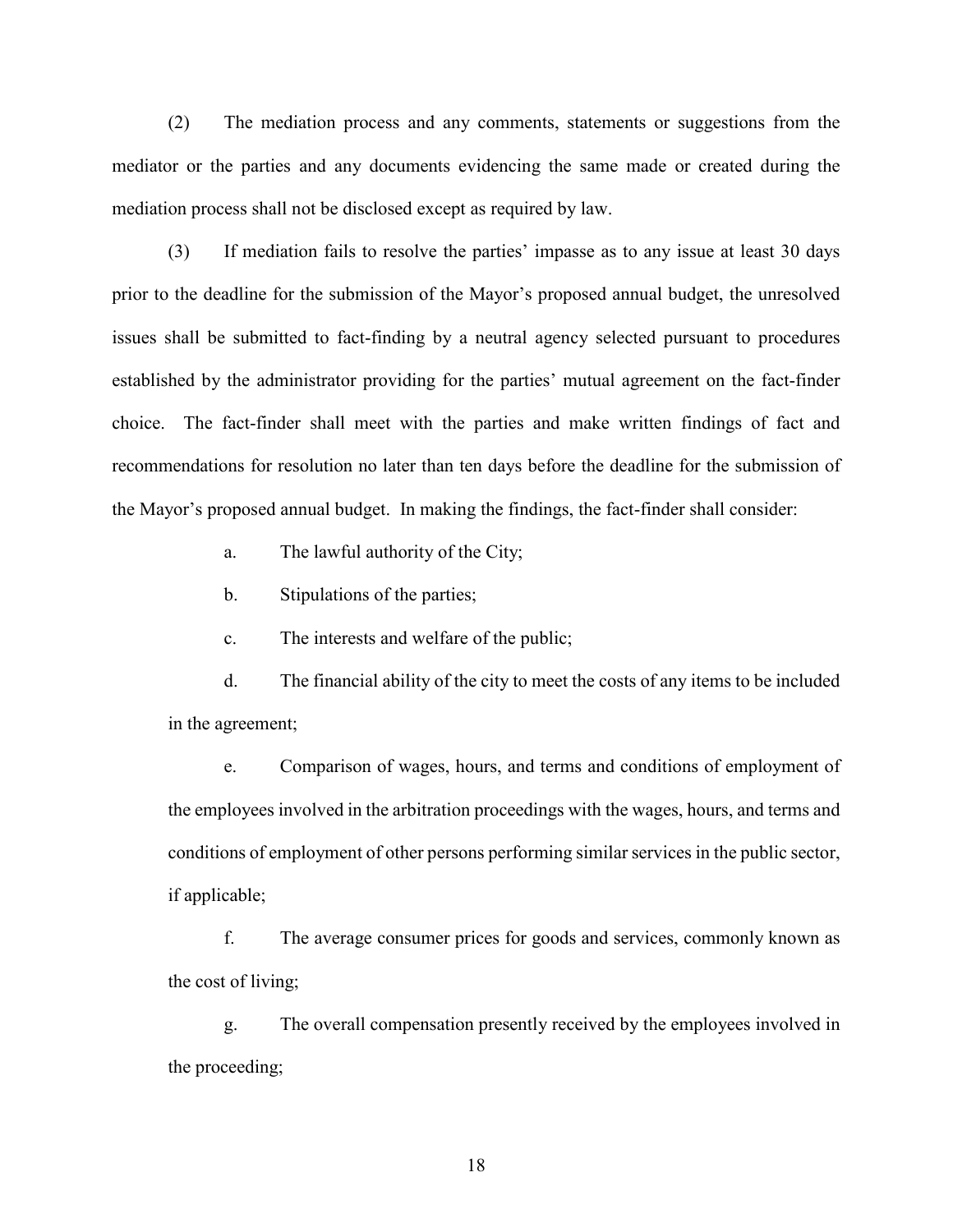h. Changes in any of the foregoing circumstances during the pendency of the proceedings; and

i. Such other factors that are normally or traditionally taken into consideration in the determination of wages, hours, and terms and conditions of employment through voluntary collective bargaining, mediation, arbitration, or otherwise between the parties, in public service.

(4) The Mayor, after giving due consideration to the fact-finder's recommendations and the mediation results, shall submit recommendations to the City Council by incorporation in the Mayor's proposed annual budget or in other proposed legislation as may be appropriate. The City Council shall retain its legislative discretion with respect to action on any proposals so submitted.

(5) The parties shall share the costs of mediation and fact-finding equally.

#### **Sec. 2-1301.17. Prohibited practices.**

(a) Neither the City nor the bargaining agent shall refuse to negotiate in good faith with respect to matters within the scope of collective bargaining as defined in section 2-1301.3.

(b) The city and its agents shall not:

(1) Interfere with, restrain or coerce employees in the exercise of rights granted by this division;

(2) Dominate or interfere in the administration of any employee organization;

(3) Encourage or discourage membership in any employee organization, committee, or association including by discrimination in hiring, tenure, or other terms and conditions of employment;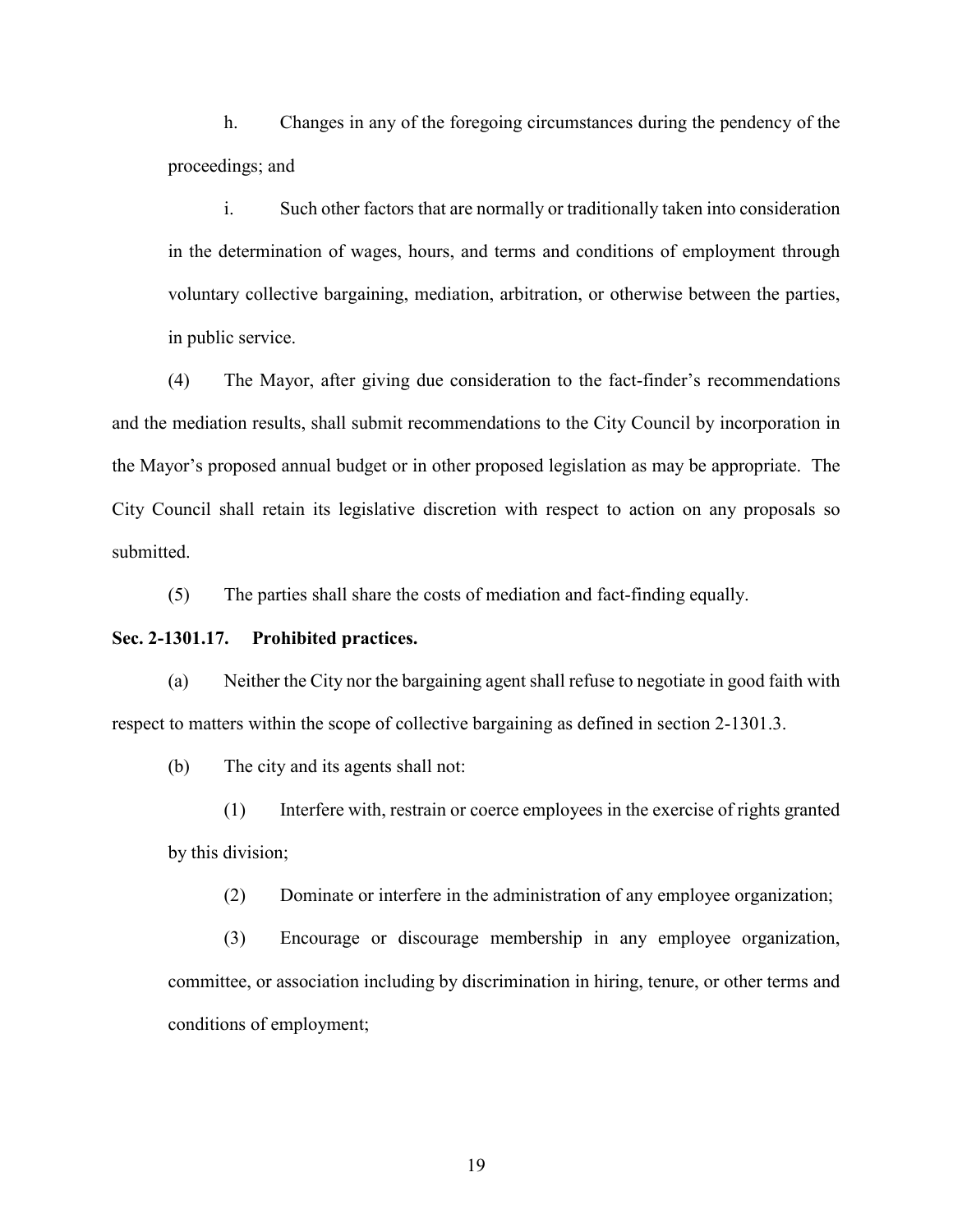(4) Discharge or discriminate against any employee because the employee has filed an affidavit, petition, or complaint or given any information or testimony under this division or because the employee has formed, joined, or chosen to be represented by any bargaining agent;

(5) Deny the rights accompanying certification as the bargaining agent conferred by this division;

(6) Refuse to participate in good faith in any agreed-upon impasse resolution procedures or those set forth in this division; or

(7) Refuse to reduce a collective bargaining agreement to writing and sign such agreement provided all conditions for an enforceable agreement, as set forth in this division, have been met.

(c) No employee organization or its agents shall:

(1) Interfere with, restrain, or coerce any employee with respect to rights granted in this division or with respect to selecting an exclusive representative;

(2) Willfully fail to represent an employee who is in a bargaining unit exclusively represented by the employee organization fairly regarding matters within the scope of collective bargaining, and without discrimination.;

(3) Refuse to bargain collectively with the City as provided in this division; or

(4) Refuse to participate in good faith in or violate any agreed-upon impasse resolution procedures or those set forth in this division.

#### **Sec. 2-1301.18. Prohibited practice charge procedures.**

(a) Proceedings against a party alleging a violation of section 2-1301.17 shall be commenced by filing a charge with the administrator within 90 days of the alleged violation, or of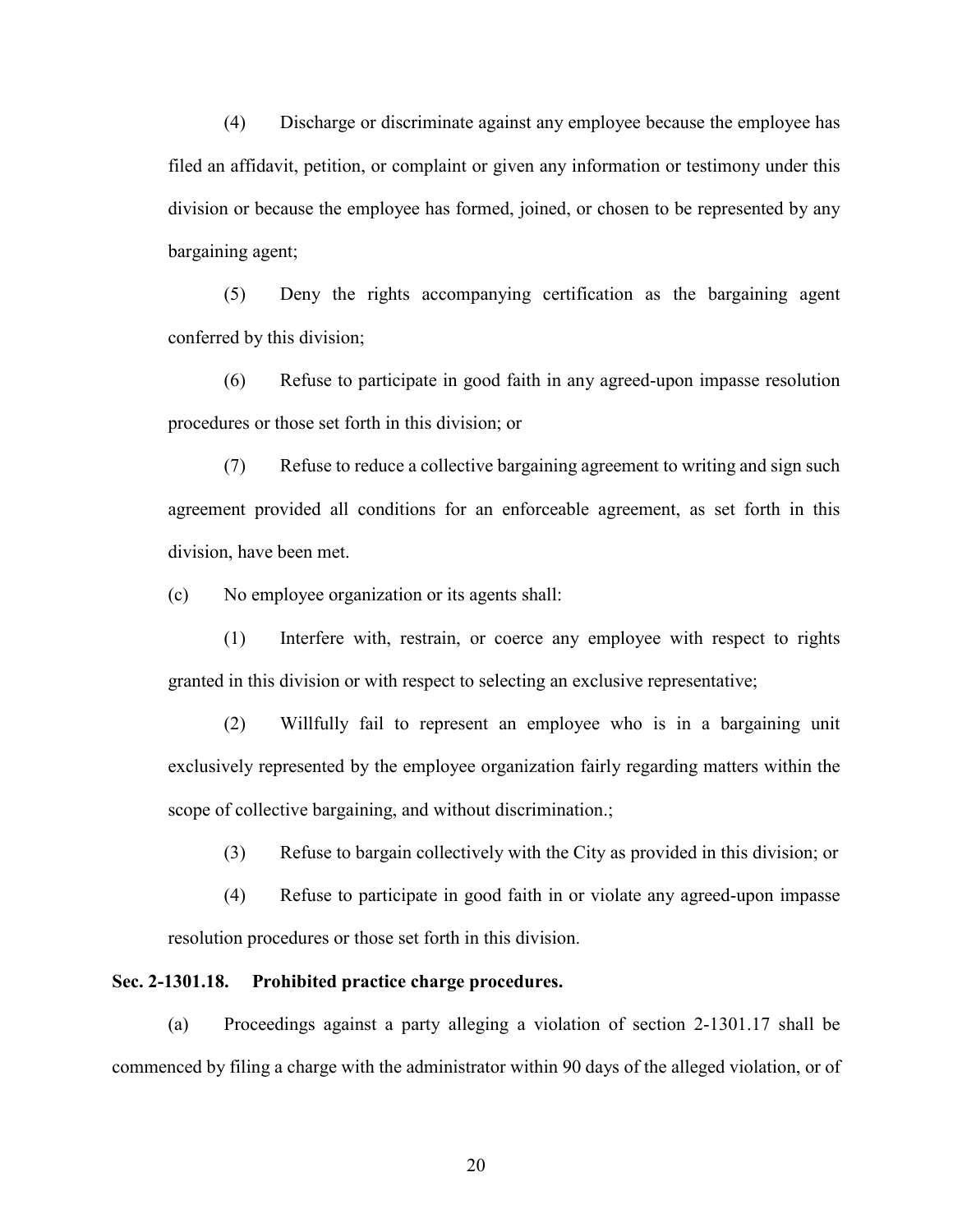acquiring knowledge thereof, and causing a copy of the charge to be served upon the accused party. The accused party shall have ten days within which to file a written answer to the charge. The administrator may conduct a preliminary investigation of the alleged violation, and if the administrator determines that the charge has no legal or factual basis, the administrator may dismiss the charge. If the charge is not dismissed, the administrator shall promptly thereafter set a time and place for a hearing. The parties shall be permitted to be represented by counsel or other designated representatives, summon witnesses, and request the administrator to subpoena witnesses and the production of records on the requester's behalf. Compliance with the technical rules of pleading and evidence shall not be required.

(b) The administrator may designate a hearing officer to conduct any hearing. The hearing officer shall have such powers as may be exercised by the administrator for conducting the hearing and shall follow procedures adopted by the administrator for conducting the hearing. The decision of the hearing officer may be appealed to the administrator, and the administrator may hear the case de novo or upon the record as submitted before the hearing officer.

(c) The administrator shall provide for an official written transcript to report the proceedings, the costs of which shall be borne equally by the parties.

(d) The administrator shall file the administrator's findings of fact and conclusions. If the administrator finds that the party accused has violated any provision of this section 2-1301.17, the administrator may issue an order directing the party to cease and desist engaging in the violation and may order such other reasonable affirmative relief as is necessary to remedy the violation. To the extent permitted under the provisions for court review of arbitration awards set forth in the Uniform Arbitration Act, Code of Virginia, §§ 8.01-581.01—8.01-581.016, the administrator may petition the circuit court for enforcement of an order made under this Section.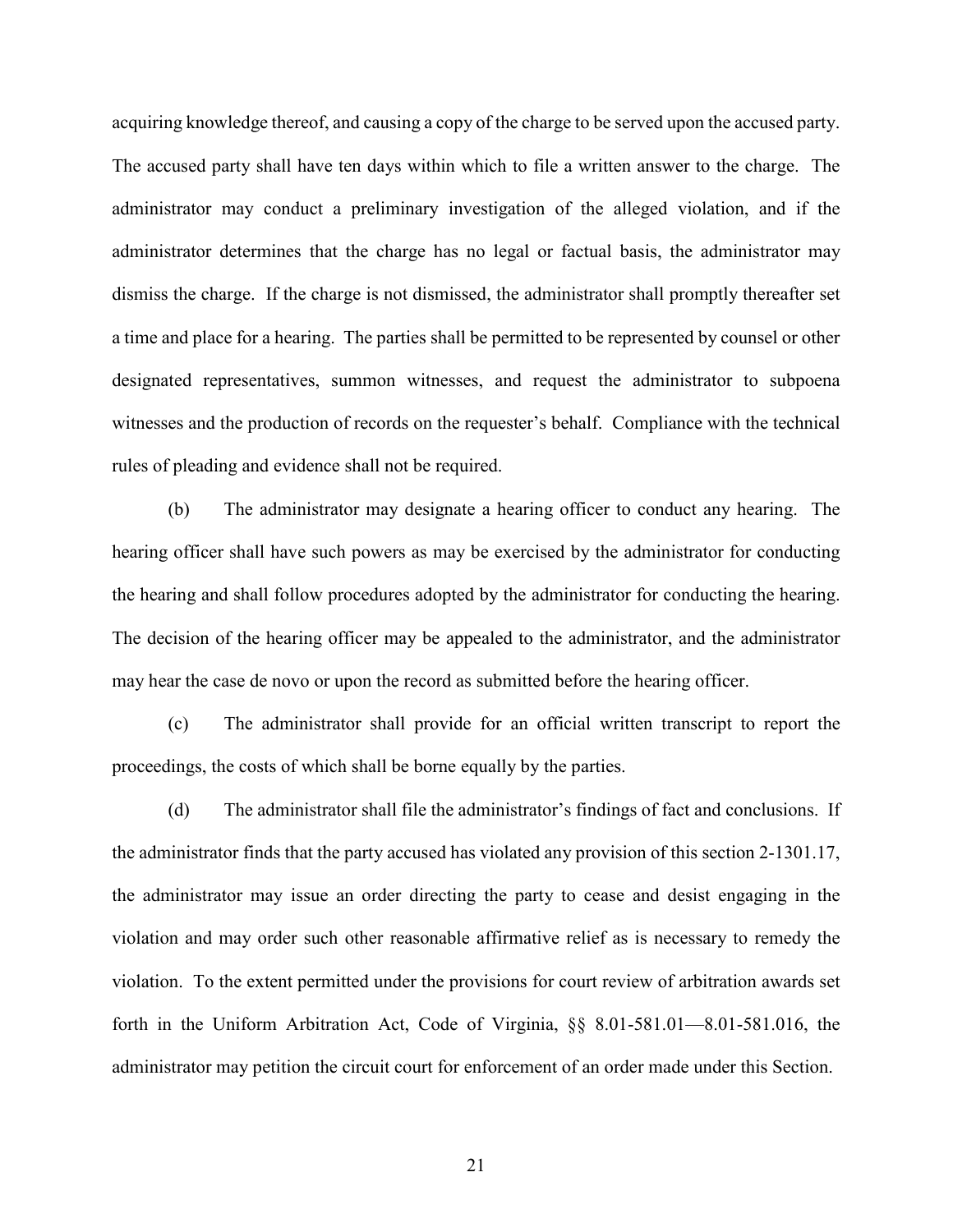(e) Any party aggrieved by any decision or order of the administrator, within 21 days from the date such decision or order is filed, may appeal to the circuit court to obtain judicial review pursuant to the provisions for judicial review set forth in the Uniform Arbitration Act, Code of Virginia,  $\S$ § 8.01-581.01—8.01-581.016, as may be permitted by state law.

#### **Sec. 2-1301.19. Certain prohibited activity.**

Pursuant to Code of Virginia, § 40.1-55, any employee who, in concert with two or more other such employees, strikes or willfully refuses to perform the duties of their employment shall be deemed by that action to have terminated their employment and shall be ineligible for employment in any position or capacity during the next 12 months by the City. The City shall not engage in a lockout of employees from the workplace. Any employee organization determined to have violated this section shall be deemed decertified under this division, shall cease to receive any dues or fees collected by paycheck withholding, and shall not be certified as a bargaining agent, otherwise accorded recognition as a bargaining agent, or receive any dues or fees collected by paycheck withholding for a period of one year.

#### **Sec. 2-1301.20. Time limits.**

Any time limits in this division may be extended by written agreement of the Chief Administrative Officer, the employee organization, and any other appropriate parties.

#### **Sec. 2-1301.21. Review of division.**

The Mayor shall conduct a review of this division and its effectiveness for the purposes set forth in section 2-1301.1 and submit a report of the Mayor's findings and recommendations to the City Council within one year after the division has been in effect for two years.

§ 2. This ordinance shall be in force and effect upon adoption.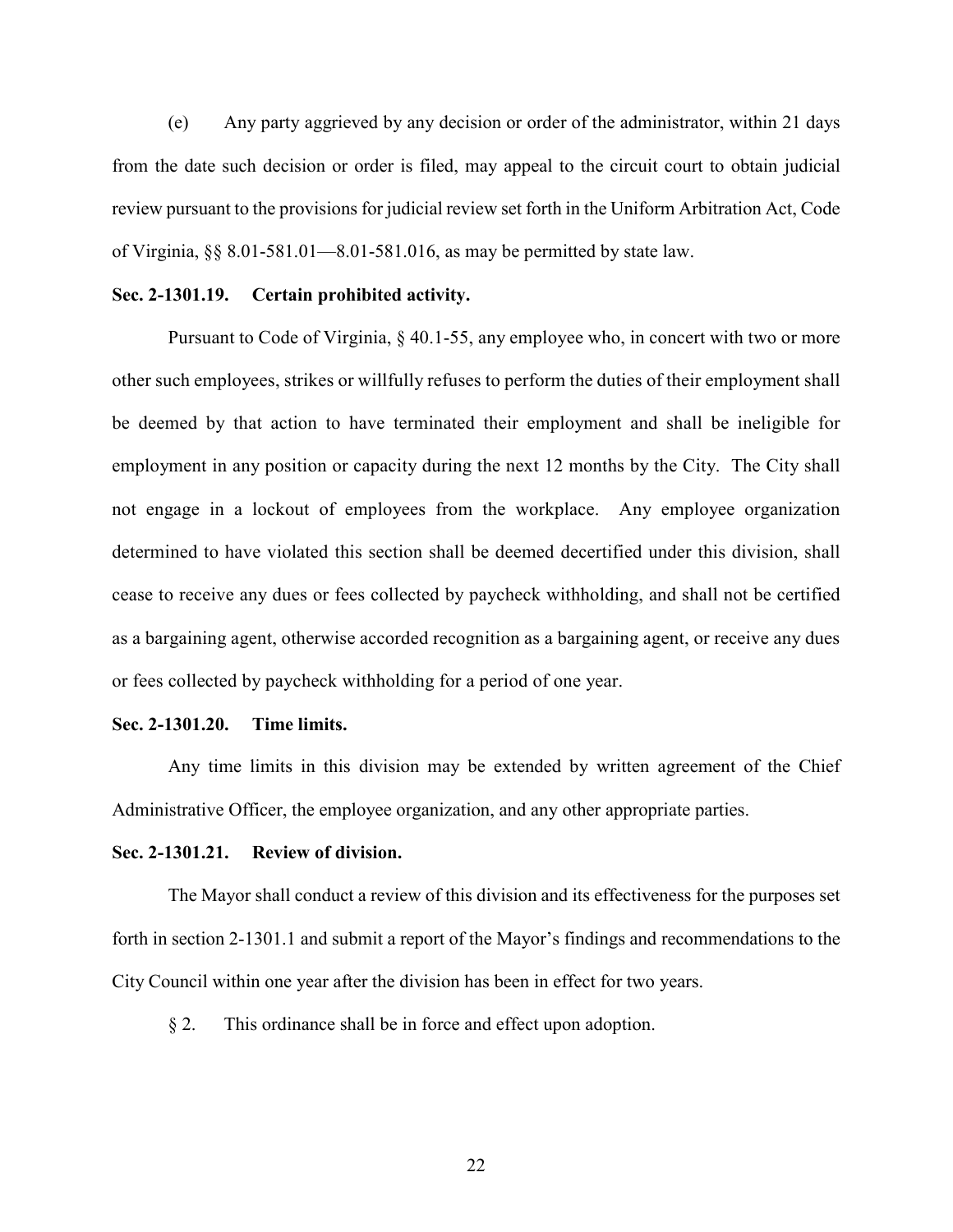

# CITY OF RICHMOND INTRACITY CORRESPONDENCE

# **O&R REQUEST**

| DATE:                                          | <b>December 10, 2021</b>                            | <b>EDITION:</b> 1 |  |  |
|------------------------------------------------|-----------------------------------------------------|-------------------|--|--|
| TO:                                            | The Honorable Members of City Council               |                   |  |  |
| THROUGH: The Honorable Levar M. Stoney, Mayor  |                                                     |                   |  |  |
| <b>FROM:</b>                                   | J.E. Lincoln Saunders, Chief Administrative Officer |                   |  |  |
| <b>DEPARTMENT:</b> Chief Administrative Office |                                                     |                   |  |  |
| RE:                                            | Proposed Collective Bargaining "Pilot"              |                   |  |  |
|                                                |                                                     |                   |  |  |

## **PURPOSE:**

A Resolution to recommend that the City authorize collective bargaining, with labor and trade employees in the Department of Public Utilities and Department of Public Works, on a limited or "pilot" basis in accordance with an ordinance that the Mayor intends to propose.

# **REASON:**

Allowing only this bargaining unit at this time allows the City to use collective bargaining to support an often overlooked segment of the City's workforce and to develop frameworks for more complex collective bargaining with employees long represented by more established employee associations.

# **BACKGROUND:**

The Virginia General Assembly approved legislation in March 2020 repealing Virginia's prohibition of public-sector collective bargaining. The legislation allows local governments to bargain collectively with their employees upon adopting an authorizing ordinance or resolution.

As a result of the General Assembly legislation, counties, cities, and towns in Virginia, effective May 2021, can now bargain collectively with employees. The new law amends section 40.1-57.2 of the Virginia Code.

In recent reviews and as highlighted in the October 2021 implementation of the Gallagher study, the City has noted the labor and trades public servants have historically been overlooked. As this is new territory for Virginia localities the CAO has recommended to authorize collective bargaining on a "pilot" basis to begin to initiate effective communications, protocols, and processes to begin enacting new powers granted to localities by the Virginia General Assembly. These are the first steps to ensuring

**O&R REQUEST** Page 1 of 4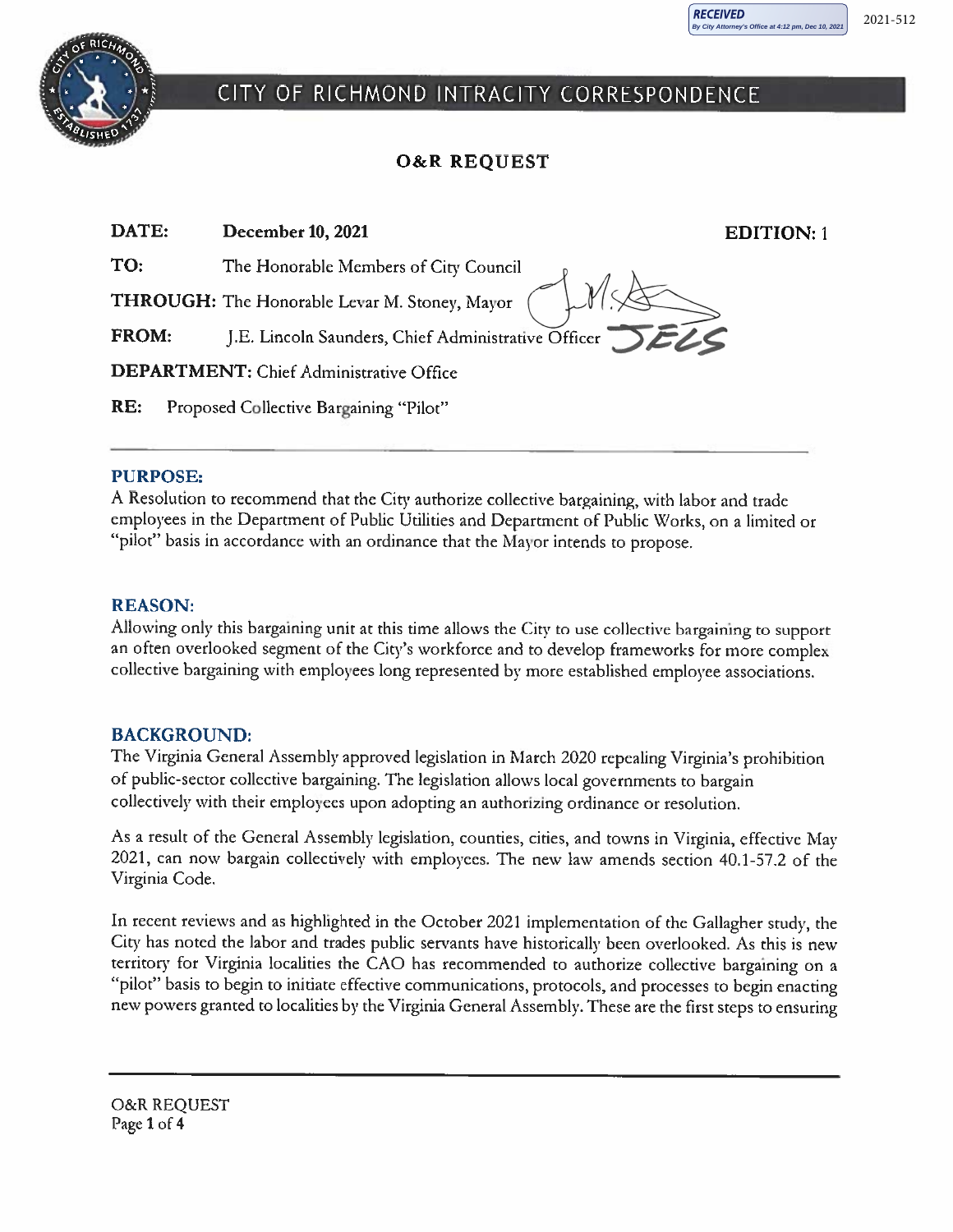

# CITY OF RICHMOND INTRACITY CORRESPONDENCE

that the City of Richmond will offer continued commitment to fair and equitable treatment of our public servants.

**RECOMMENDATION:** Approval

## **FISCAL IMPACT/COST:**

There is no current fiscal impact or cost, but the actual implications will be determined upon the implementation of ordinance.

**REVENUE TO CITY:**  $N/A$ 

#### **FISCAL IMPLICATIONS:**

This resolution may have fiscal implications to be better determined by a future ordinance enabling the collective bargaining "pilot".

**BUDGET AMENDEMENT NECESSARY:** None

REQUESTED INTRODUCTION DATE:

December 13, 2021

CITY COUNCIL PUBLIC HEARING DATE: December 13, 2021

#### **DESIRED EFFECTIVE DATE:**

December 13, 2021

O&R REQUEST<br>Page 2 of 4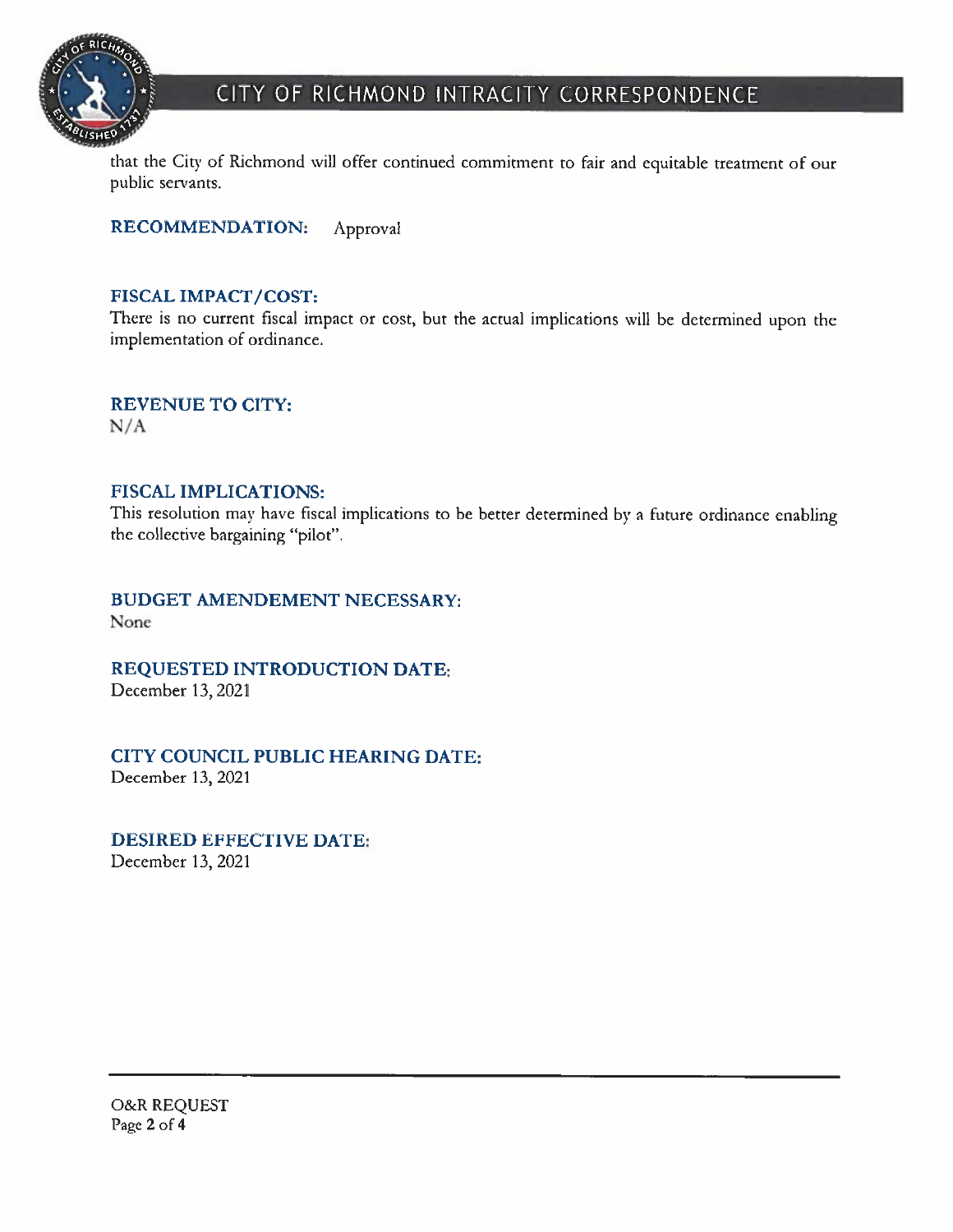

# REQUESTED AGENDA: Consent Agenda

# RECOMMENDED COUNCIL COMMITTEE: Organizational Development

# **CONSIDERATION BY OTHER GOVERNMENTAL ENTITIES:**

The Virginia General Assembly approved legislation in March 2020 repealing Virginia's prohibition of public-sector collective bargaining. The legislation allows local governments to bargain collectively with their employees upon adopting an authorizing ordinance or resolution. The new law amends section 40.1-57.2 of the Virginia Code.

# **AFFECTED DEPARTMENTS:**

Public Works and Public Utilities

(List all departments that are affected by this ordinance or resolution and ensure that their agency heads and other key staff receive copies of the O&R request. If you are not sure if an agency is affected, err on the side of listing that agency and providing it with a copy. Remember: Anything that appropriates, accepts, transfers, or allocates money (no matter how little) affects both the Department of Budget and Strategic Planning and the Department of Finance.)

# AFFECTED COUNCIL DISTRICT(S): (Check all that apply)

| $\Box$ 1 <sup>st</sup> District | $\Box$ 4 <sup>th</sup> District | $\Box$ 7 <sup>th</sup> District | $\Box$ All Districts |
|---------------------------------|---------------------------------|---------------------------------|----------------------|
| $\Box$ 2 <sup>nd</sup> District | $\Box$ 5 <sup>th</sup> District | $\Box$ 8 <sup>th</sup> District |                      |
| $\Box$ 3 <sup>rd</sup> District | $\Box$ 6 <sup>th</sup> District | $\Box$ 9 <sup>th</sup> District | $\boxtimes$ N/A      |

# **ATTACHMENTS:**

Collective Bargaining Ordinance Outline (12.10.21)

Per Haskell Brown, City Attorney:

Attached please find an outline, which I prepared based on an analysis Cynthia Hudson provided, that distills the fundamental elements of the ordinance. The outline as I have attached it is intended to explain those fundamental elements in as straightforward a manner as possible. It is designed to be shared with whomever you think it should be shared. We will ensure that the ordinance is consistent with the outline unless you want particular changes. If you have any questions or want any changes to the ordinance as we are drafting it, please let us know.

**O&R REQUEST** Page 3 of 4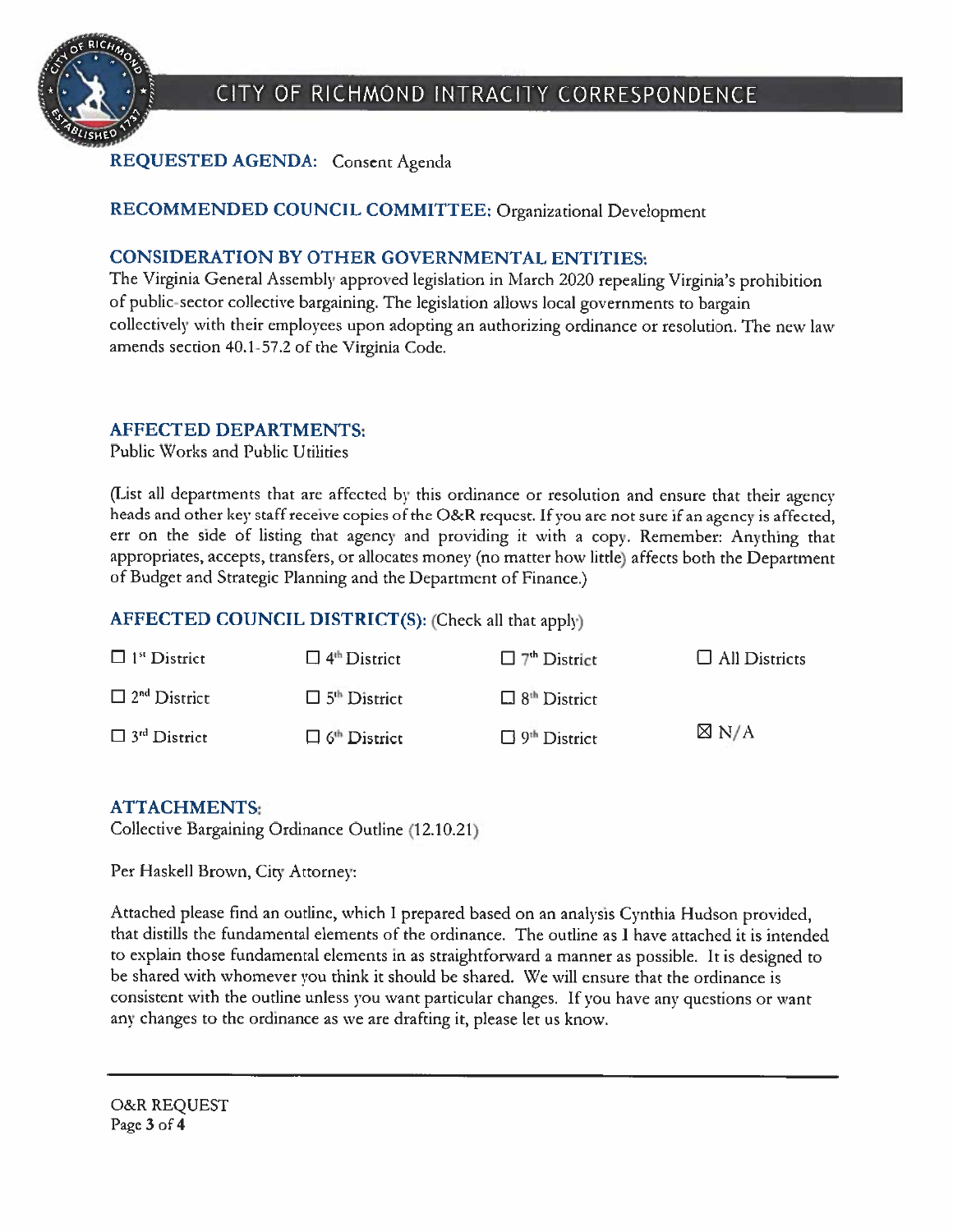

# CITY OF RICHMOND INTRACITY CORRESPONDENCE

# **STAFF CONTACT:**

J.E. Lincoln Saunders, Chief Administrative Officer<br>Mona Adkins-Easley, Director, Human Resources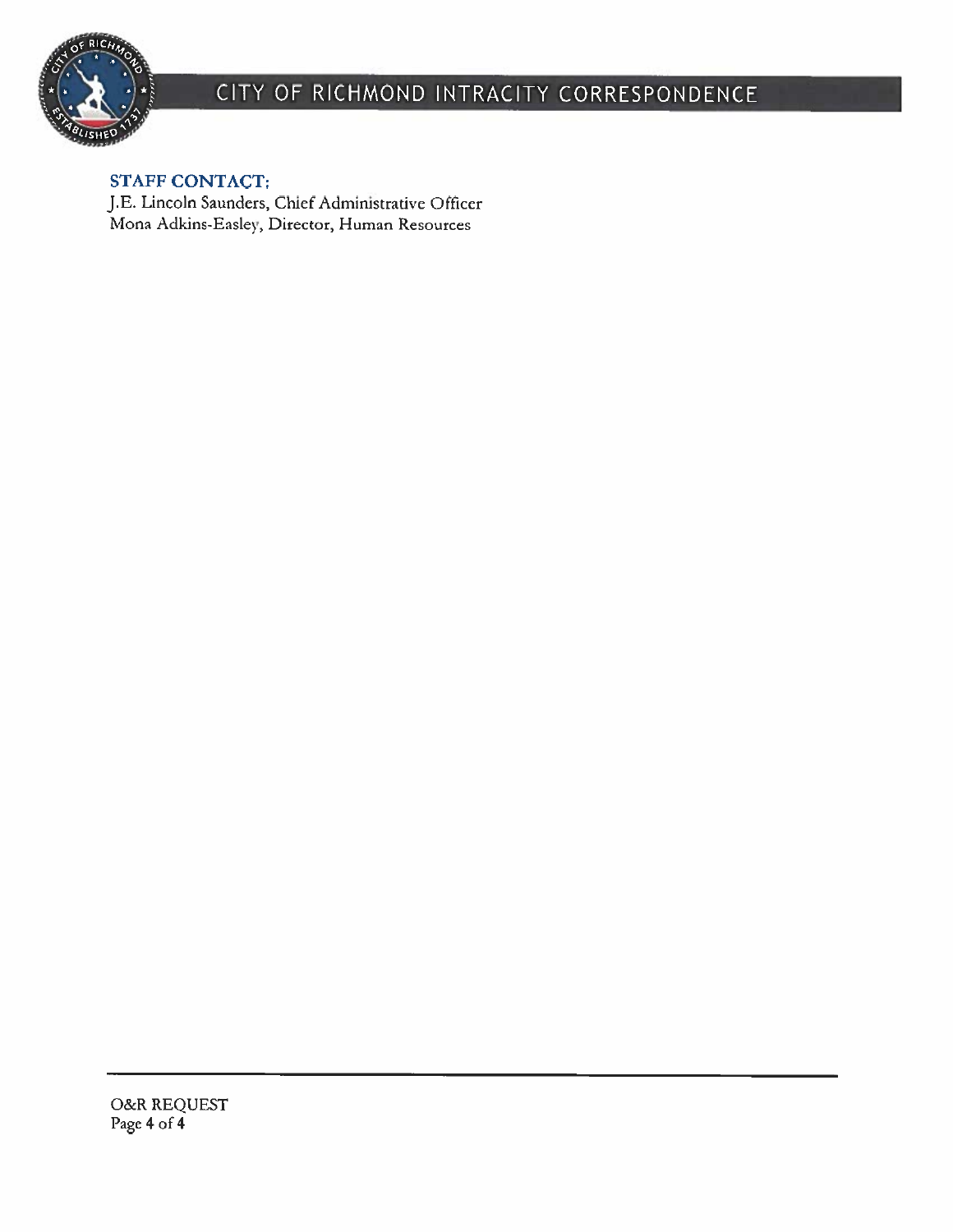# Proposed Collective Bargaining Ordinance - Outline of Fundamental Elements

The Chief Administrative Officer recommends that the City authorize collective bargaining on a limited or "pilot" basis in accordance with an ordinance that the Mayor intends to propose. The ordinance that the Mayor intends to propose is still being drafted and necessarily will be more detailed and comprehensive than what is outlined below. However, the proposed ordinance will contain the following fundamental elements reflecting the Chief Administrative Officer's recommendations:

- 1. The ordinance authorizes collective bargaining with a defined bargaining unit.
	- A. The defined bargaining unit, referred to as "labor and trades," consists of employees who
		- (1) Construct, maintain, or repair City-owned capital assets, equipment, real property, or transportation and utility infrastructure;
		- (2) Collect and dispose of solid waste; or
		- (3) Provide custodial services.
	- B. Allowing only this bargaining unit at this time allows the City:
		- (1) To use collective bargaining to support an often overlooked segment of the City's workforce;
		- (2) To develop frameworks for more complex collective bargaining with employees long represented by more established employee associations.
	- C. Managerial and supervisory employees, "confidential" employees, temporary and seasonal employees, all as defined in the ordinance, will be ineligible for collective bargaining.
- 2. The ordinance defines the subject matter of this collective bargaining.
	- A. Matters included in the scope of collective bargaining are:
		- (1) Wages, salaries, and other forms of monetary compensation; and
		- (2) Benefits such as paid and unpaid leave and health, dental, and similar benefit programs.
	- B. Matters excluded from the scope of collective bargaining are:
		- (1) Matters concerning the provisions of the City's retirement system;
		- (2) Matters concerning the provisions of the City's deferred compensation program;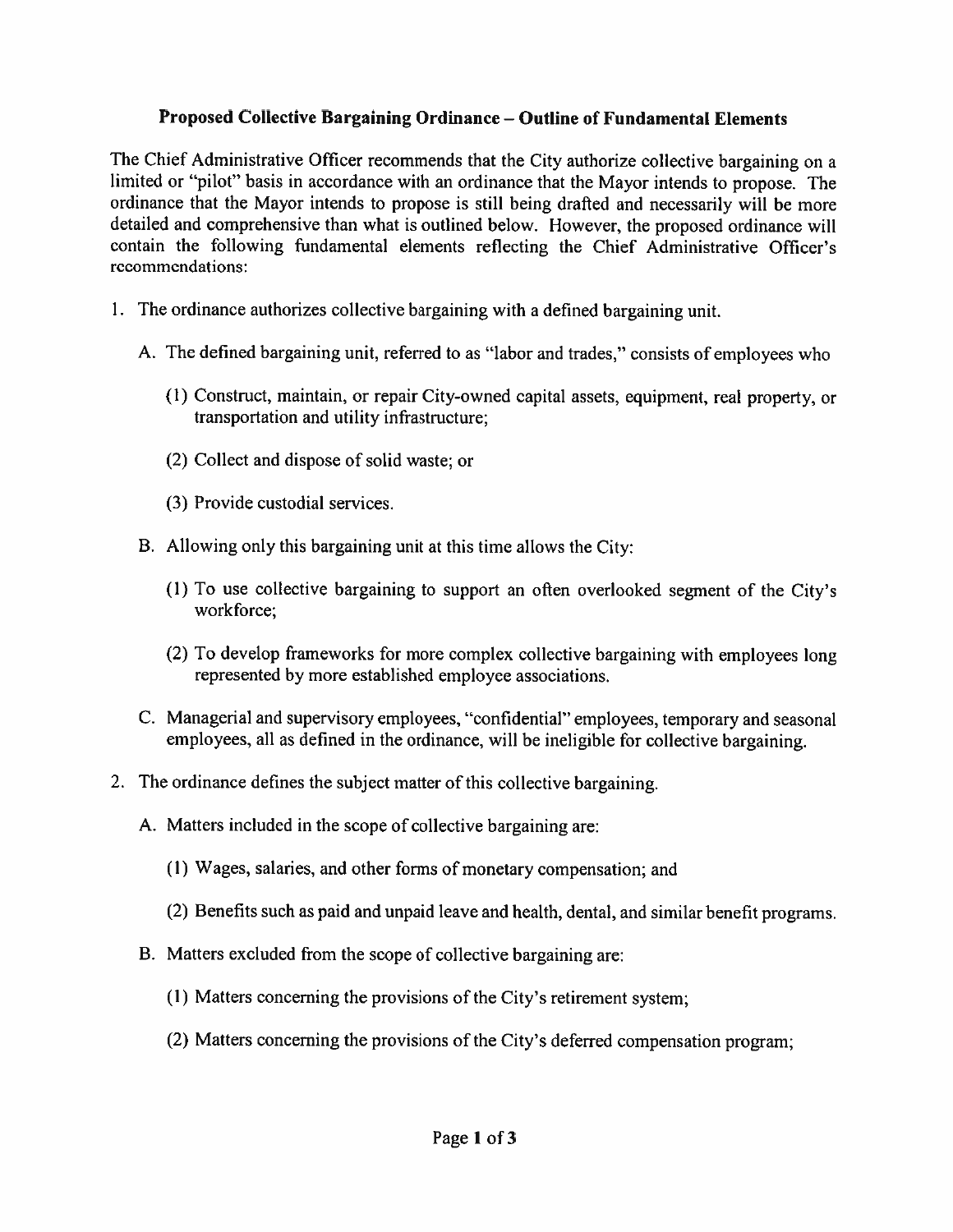- (3) Other matters governed by federal or state law or regulation, including the City Charter, such as:
	- (a) Workers' compensation matters;
	- (b) Wage and hour matters such as those subject to the Fair Labor Standards Act and the Virginia Overtime Wage Act;
	- (c) Occupational safety and health matters;
	- (d) Equal employment opportunity matters;
- (4) Matters governed by the City Code, the City's Personnel Rules for the Classified Service, and the City's pay plan not directly related to monetary compensation or benefits;
- (5) Matters affecting management's right to hire, promote, transfer, assign, retain, classify, and schedule employees;
- (6) Matters affecting management's right to take disciplinary actions up to and including termination;
- (7) Matters governed by the City's grievance procedures;
- (8) Matters affecting management's right to establish policies or practices to respond to emergency situations; and
- (9) Provisions, prohibited by state law, that restrict the City Council's authority to establish the budget or appropriate funds.
- 3. The ordinance establishes a secret-ballot election process for certification and decertification of a single union as bargaining agent for the bargaining unit, as state law requires.
	- A. This process allows unions to compete to become the bargaining agent for the bargaining unit by "intervening" in elections sought by other unions, as state law requires.
	- B. Ballots will include a "no representation" option.
- 4. The ordinance provides for the administration of the collective bargaining process by a neutral party.
	- A. The neutral party, known as the "labor relations administrator," will be an independent contractor selected with management input and union input.
	- B. The labor relations administrator will develop rules and procedures for the administration of the collective bargaining process in accordance with the ordinance.